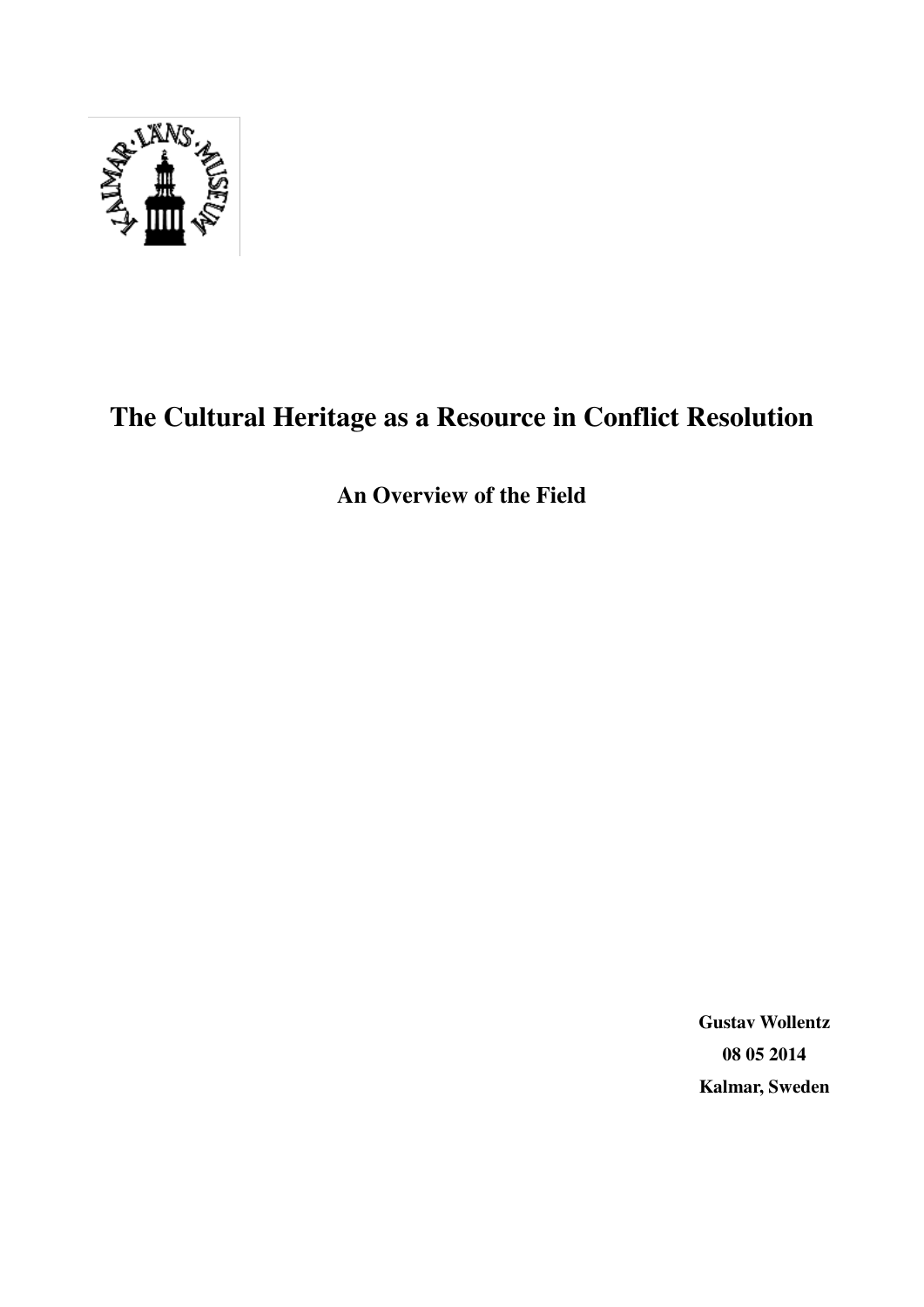#### **Summary**

This study is an overview of research and projects that have been carried out concerning how the cultural heritage can be used as a resource in conflict resolution. It has focused on answering two interconnected questions: "Which methods are working?" and "How can the cultural heritage make a difference in conflict resolution?".

#### *Which methods are working?*

The past should preferably be presented from *multiple perspectives.* In such a way it can be used to challenge the exclusive national narratives. This would resemble a way to find "other voices" through the cultural heritage, and let those speak, for example those that might have been silenced within the national narrative. Instead of presenting a fixed cultural identity and a fixed narrative, the complexities of the individual would be highlighted if the culture is being perceived as flexible and in development, rather than homogenous. In such a way, a *sense* of a *shared* human identity can be expressed, instead of a cultural one, making it possible to express understanding and forgiveness over cultural borders.

The importance does not lie in presenting facts to a passive "audience" but rather in the ideas and the thoughts that the cultural heritage *wakes* in people. The use of cultural heritage should address a moving target, with the realization that the past is in continuous creation and so are perspectives upon it. This demands an approach that is organic in character, rather than static. A *process-oriented*  approach through *dialogue* would be one way of achieving this. By promoting the process instead, one can avoid the danger in "losing" control of the perceived symbolic value of the heritage.

If a project feels "forced down" upon people, the chances of it being successful decrease, and the risk of "losing" control of the meaning(s) it tries to address will increase. This issue works both on a geographical as well as a social and cultural level. Therefore, projects should be planned through dialogue with those it involved, bottom-up instead of top-down. When listening to local perspectives in developing the project, local *places* as well as *the intangible heritage* become crucial factors. By connecting the project with the intangible heritage the people for whom the project is created, will relate to it to a larger degree. In such a way, it will be perceived as relevant for them and they will therefor be easier to reach. For the same reason, the intangible heritage could preferably be tied to a particularly *locally significant place*. However, the issue of time is essential, and in extreme cases of recent turmoil, the best method for reconciliation might not be to address the past as individually relatable; but rather *the past as past, as an alien evil,* with the hope of it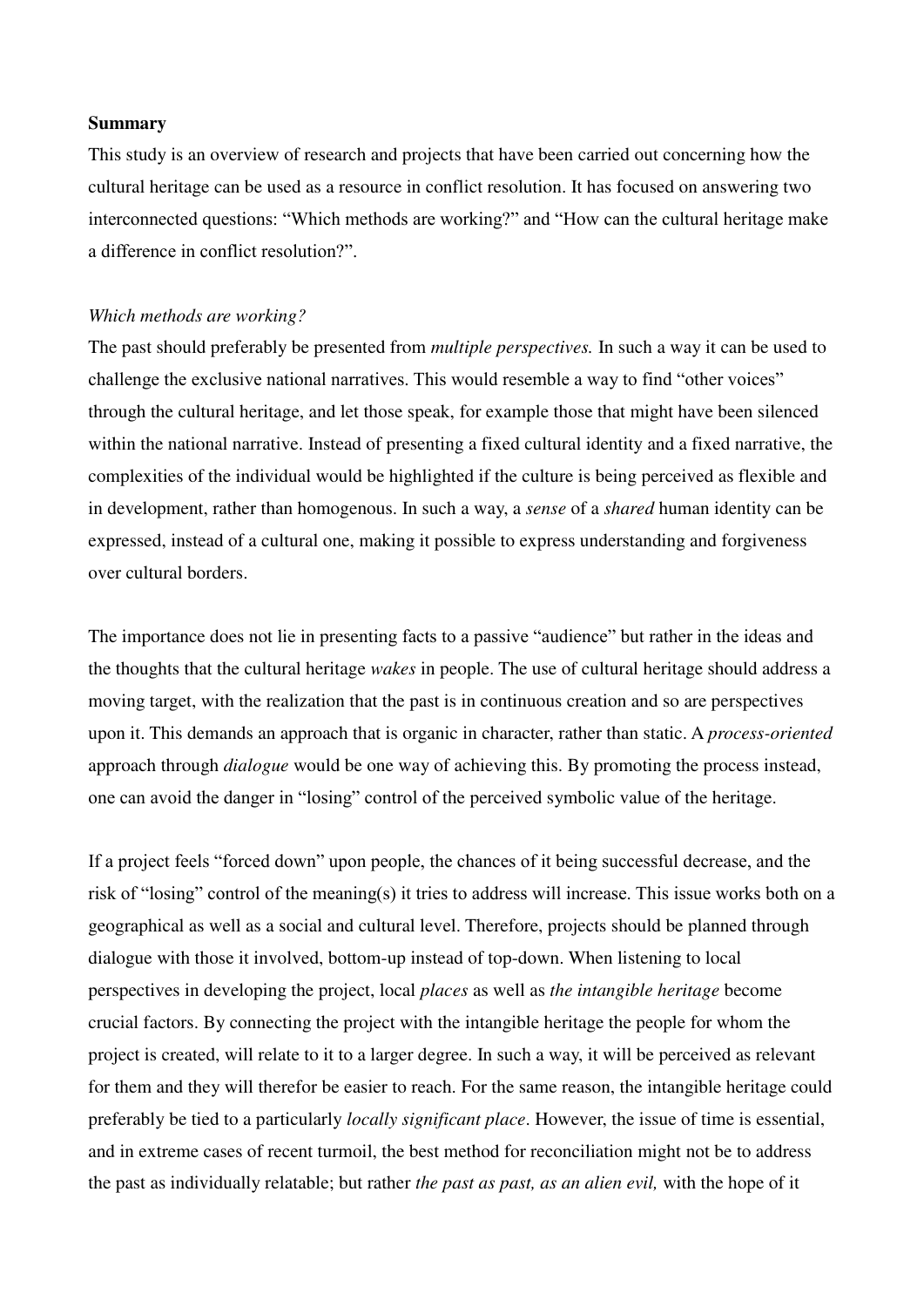#### staying that way.

#### *How can the cultural heritage make a difference?*

One significant factor in the use of the cultural heritage is the perceived importance in remembering. There can be a *moral sense of duty* to those dead; that the people alive today have a debt to remember those that are gone. If the dead individuals somehow have been forgotten within the national narrative, this duty can build into a powerful force wanting their stories to be acknowledged in order right a historical wrong-doing. Remembrance can then be of significance because the need to *move on* is prevailing, and as long as the past is not addressed there is no possibility to neither forgive nor move on.

When the cultural heritage is used in ways that present multiple perspectives and readings of events it will *promote tolerance* towards other human beings and cultures. If cultural identities are perceived as flexible and vibrant, it can thus bridge distances between human beings instead of increasing them. When the project is successful, the people involved will hopefully come to a realization through the personally relatable that, despite cultural differences, there are more aspects that unites human beings than disunites them. Highly connected to its resource in promoting tolerance, is its capacity to form active, critically thinking individuals who are capable of voicing *democratic* values. The cultural heritage can in such a way help in forming democratic citizens. However, the level of successfulness in promoting democratic values depends on how well the work is integrated with important local issues.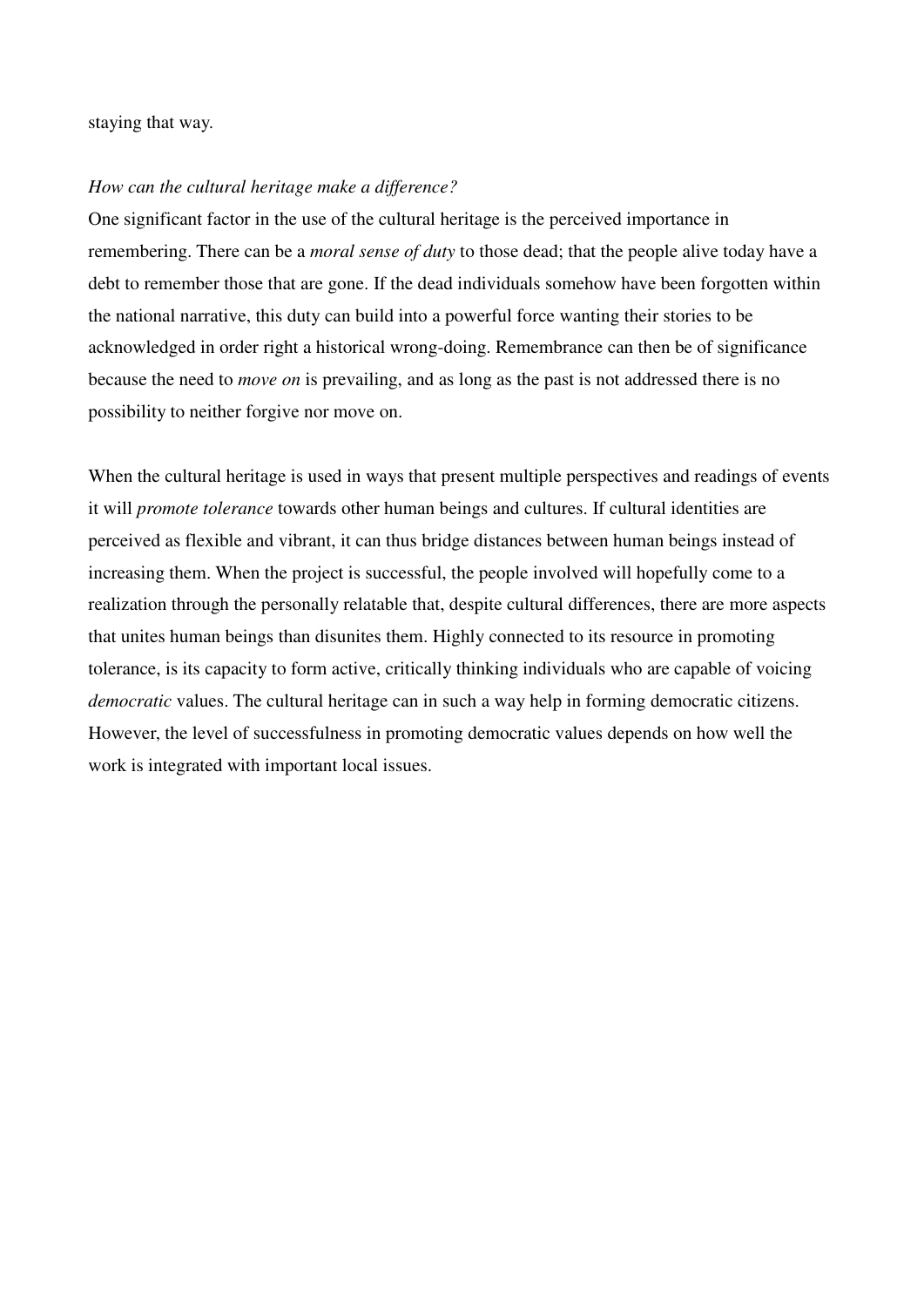## **Contents**

| 1.                                                 | <b>Introduction</b>                              | 5  |
|----------------------------------------------------|--------------------------------------------------|----|
| Goals                                              |                                                  | 5  |
| Method                                             |                                                  | 5  |
| Background                                         |                                                  | 6  |
| 2.                                                 | Which methods are working?                       | 9  |
| Pluralizing the past                               |                                                  | 9  |
|                                                    | A process-oriented approach through dialogue     | 11 |
| The local perspectives and the intangible heritage |                                                  | 14 |
| The past as past                                   |                                                  | 16 |
| 3.                                                 | How can the cultural heritage make a difference? | 18 |
| The importance in remembering                      |                                                  | 18 |
| Promoting tolerance                                |                                                  | 19 |
| Promoting democratic values                        |                                                  | 20 |
| $\mathbf{4}$                                       | <b>Discussion</b>                                | 22 |
| 5.                                                 | <b>Conclusions</b>                               | 24 |
| 6.                                                 | References                                       | 27 |

## **Appendix**

| <b>Research Projects</b>                                 |    |
|----------------------------------------------------------|----|
| <b>CRIC</b>                                              | 31 |
| EuNaMus                                                  | 32 |
| Visnja Kisic                                             | 32 |
| Projects/organisations with global scale                 |    |
| Alliance for Historical Dialogue and Accountability      | 33 |
| <b>Bridging Ages</b>                                     | 33 |
| <b>Cultural Heritage Without Borders</b>                 | 34 |
| The Dialogues on Historical Justice and Memory           | 34 |
| <b>Sites of Conscience</b>                               | 34 |
| <b>INMP</b>                                              | 35 |
| Projects with smaller/regional scale                     |    |
| Art, Performance and Media in (Post-) Conflict Societies | 35 |
| <b>Diversity Challenges</b>                              | 36 |
| Facing the Past – Shaping the Future                     | 37 |
| Healing Through Remembering                              | 37 |
| <b>History Education Beyond Borders</b>                  | 37 |
| Joint History Project                                    | 38 |
| <b>PUSH</b>                                              | 38 |
| Shikaya – Facing the Past                                | 39 |
| <b>Significant Anthologies</b>                           |    |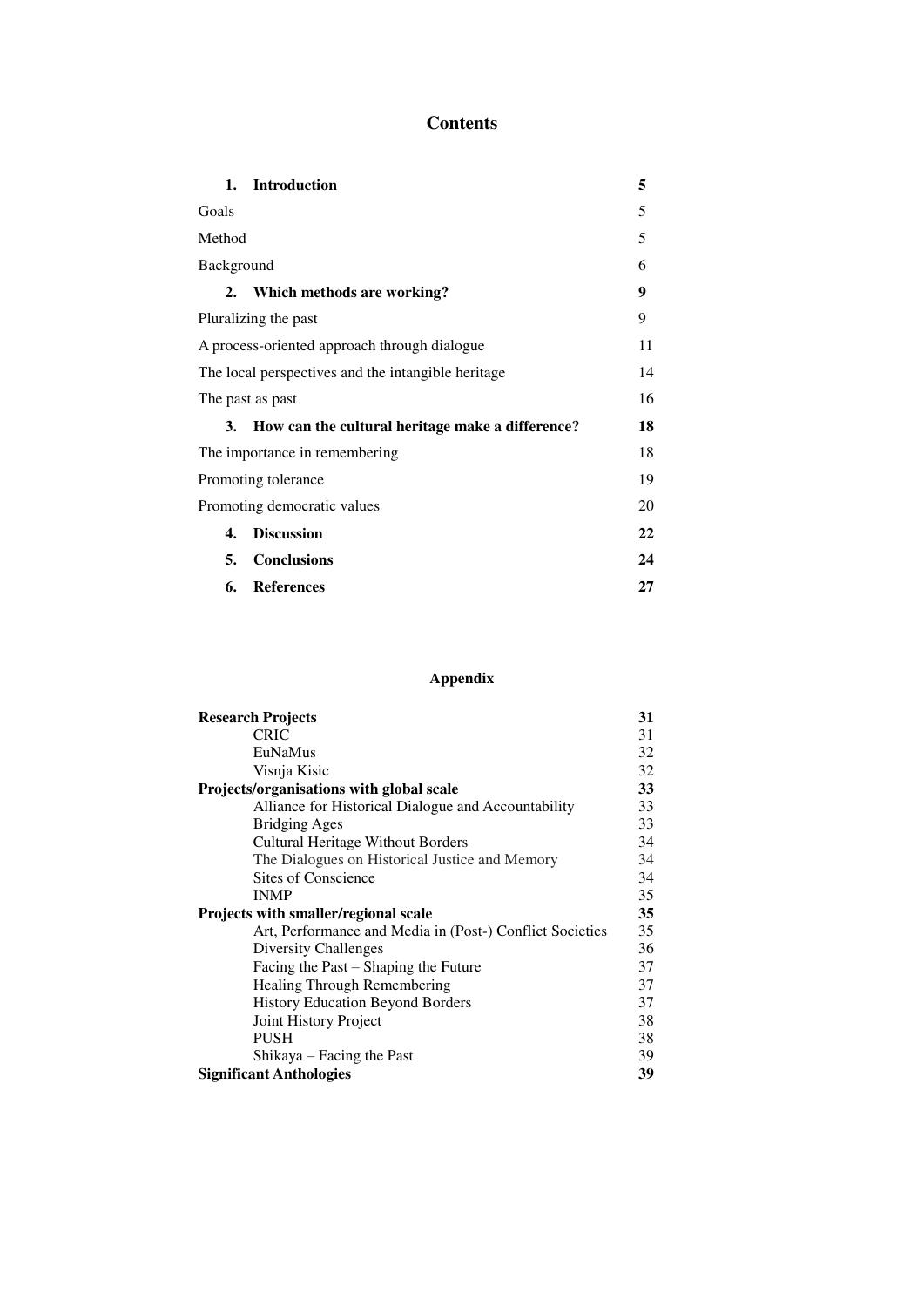#### **The Cultural Heritage as a Resource in Conflict Resolution**

## **1. Introduction**

This study aims to present an overview of research and projects that have been carried out concerning how the cultural heritage can be used as a resource in conflict resolution. It will also address possible ways forward. It is part of a larger project by the name of "*Applied heritage, conflict resolution through cultural history"*, which is centered in the Kalmar County Museum, Sweden, with partners in multiple European countries spanning an extensive list of fields and expertise, from Universities, County Museums and a Media Company. In recent research there has been a great deal of focus on how the cultural heritage can be used as a "weapon" in conflict. A significant amount of attention have been on when the cultural heritage is applied to foster division rather than bring people together (see Ashworth *et al* 2007). However, the goal of this project is to study in which ways and to which results the cultural heritage can be applied to heal wounds in a divided society.

#### *Goals*

This study will focus on answering two interconnected issues.

 $\triangle$  Which methods can be used to bring reconciliation through the cultural heritage?

 Which methods have been tested and seem to be working? What can we learn from those methods? Can we possibly learn something from the methods that have failed or do not seem to be working?

 $\blacktriangle$  How can the cultural heritage make a difference in conflict resolution?

 In what way can its potential for reconciliation be noted? Which results in peoples' lives can be perceived?

#### *Method*

My method has been to read the previous research concerning how the cultural heritage can be used in conflict resolution. I have also read the reports and articles available from the projects that I have deemed relevant. These projects can be focused on anything from theater, storytelling and time travels, where the cultural heritage has been involved for the sake of reconciliation. I have studied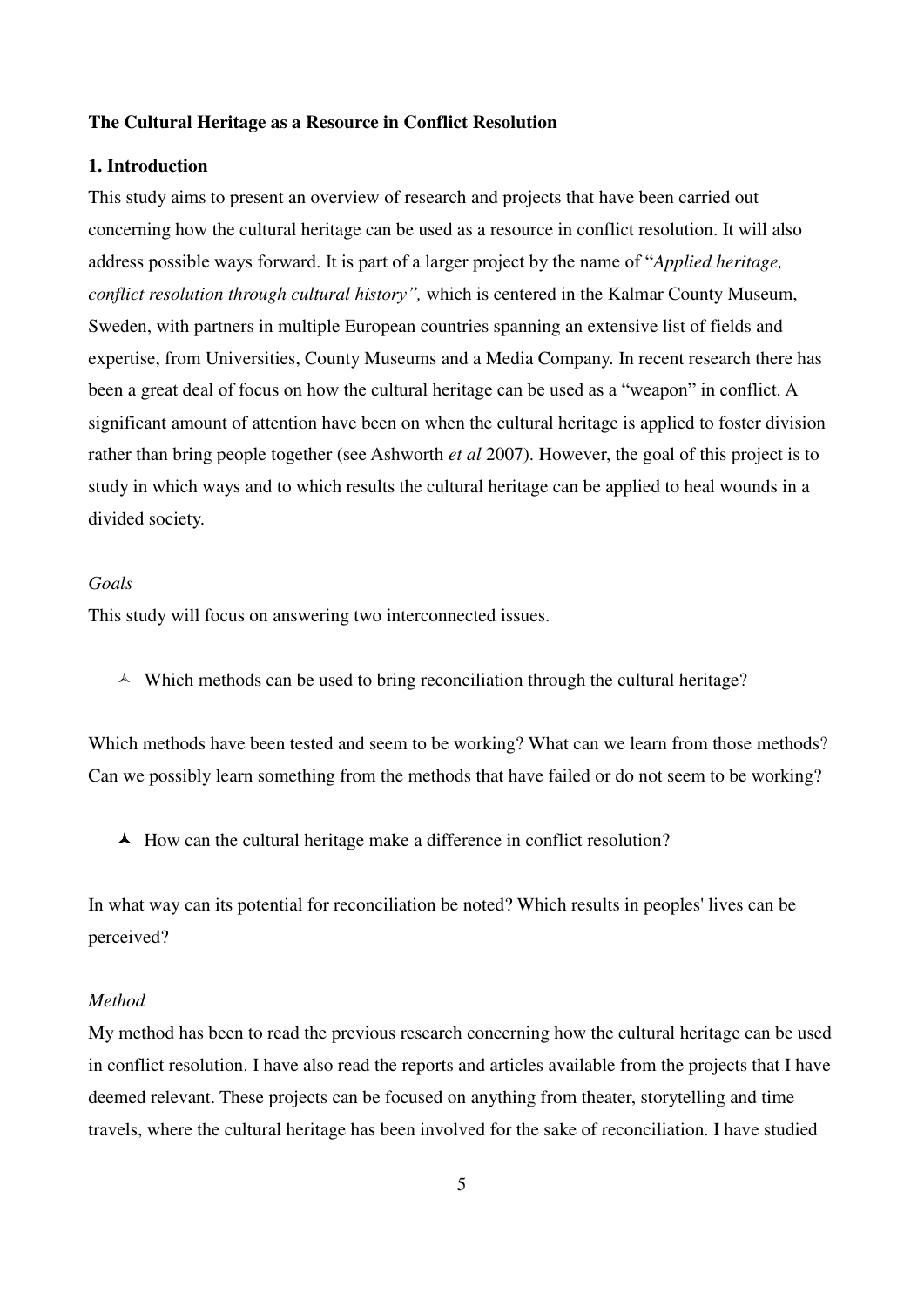research projects, global organisations as well as smaller and more regional NGOs. These projects are listed in the Appendix. Due to time issues it has not been possible to read and take into consideration every project and article that have focused on these issues. My primary focus has been on projects connected to the European context, but I have also taken into consideration significant projects of global scale. Even if it does not include a complete survey of the field, I hope that the results presented can point to general tendencies in the research and serve as an overview of what has been achieved in the field so far, as well as suggesting steps forward.

#### *Background*

"Sweden has been a christian country for more than a thousand years. Christianity is intimately linked with the Swedish culture and identity. Few other ideas and institutions have been as significant for the formation of the Swedish culture as christianity and the Swedish church. The Swedish language, art, literature, philosophy, moral, traditions, architecture, music and more, are all examples of aspects of the society that has been and still is strongly inspired by our christian heritage (…). Christianity should by the force of its history be allowed to hold a special place in comparison to other religions in Sweden." (<https://sverigedemokraterna.se/var-politik/religionen/>) My translation.

There is obviously a strong sense of force in history. Here, the party Swedish Democrats are using the "force" of history to legitimize the considered "supremacy" of christianity in Sweden. Clearly, this has less to do with christianity, per se, and more to do with the practice of Islam. The text is indirectly aimed against the practice of Islam in a not-so subtle way. The force of history is used to legitimize "discrimination" against other religions, mainly Islam, for example linked to the building of mosques in Sweden (see for example http://nyheter24.se/nyheter/politik/762081-sdkraftsamlade-mot-moske-fick-ihop-28-underskrifter). But what kind of "force" is there in history? And just as significant; w*hich* and *whose* history is there a force in? Well, history is everyones and no-ones. The force does not lie in history *it self*, the force lies in how it is used and for which purpose (see Ashworth *et al* 2007).

When the "force" of history is used for various purposes, it is based on a highly selective use of history. For the simple reason that *not* being selective would be ludicrous. The slave-trade was *once*  legitimized by its history*.* The patriarchal society *still is*. Humans have always been killing each other in various wars and should, naturally, for *that very reason*, continue doing so. Actually,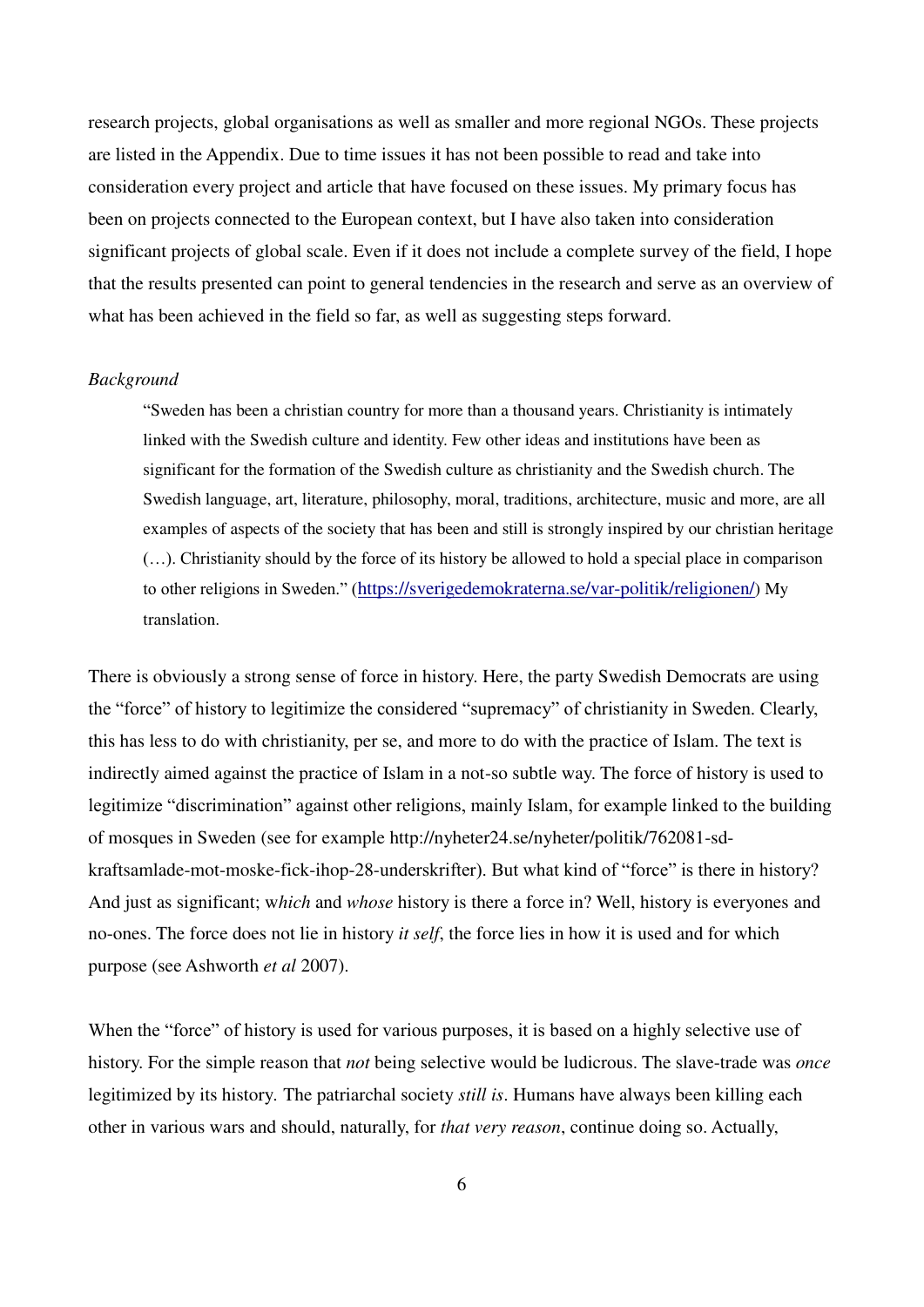*nothing* can be legitimized just because "we have always been doing so". Other arguments are desperately needed. Clearly, the Swedish Democrats are using the force of history as an argument against Islam, because it serves their purpose. To express it bluntly: their use of the "force" of history has nothing to do with history and everything to do with intention. The past is transformed into a weapon.

The destruction of the cultural heritage has been widely used to sow division in recent conflicts, for example in the Balkans during the 90s where the most well-known example is the Ottoman bridge in Mostar. This destruction has been regarded as an example of symbolically killing the memory of unity between two cultural groups, in this case between Croatians and Bosnians. Tunbridge and Ashworth call cases of conflicted heritage as *dissonant heritage.* Dissonant heritage is the kind of heritage that is contested between groups, that is, where different groups place contradicting meanings in the heritage (Tunbridge & Ashworth 1996). This kind of heritage *can* ultimately lead to violent conflict. The destruction of the Babri Mosque, in 1992, India, is one example of this. It was destroyed because it was rumored to be built upon a Hindu temple, and the destruction of it lead to waves of violence between Hindu and Muslim groups over the country, killing thousands of people (http://www.bbc.com/news/world-south-asia-11436552). Archaeological excavations have taken place on the destroyed area of the mosque, but the results are unclear (Harrison 2010). The supposed "truth" is not relevant in these cases and whether the mosque was built upon a temple or not is hardly the issue. The past *in it self* can be used for any purpose depending on the intention which is illustrated by the quote by the Swedish Democrats. In the case of the Babri Mosque, one contradicted meaning in the past is used to legitimize the destruction of a mosque. In other words, the past can even be used to legitimize the destruction of the past. Rather, focusing on the truth here would only further increase the violence. In this instance, a contested meaning on a heritage site culminated in the death of thousands of people, and re-opening not-yet healed wounds between muslims and hindus.

The well-known destruction of the Buddha statues in Afghanistan is yet another example. The official explanation is that it was destroyed by Talibans because gods should not be depicted. However, more significantly, this can be regarded as a gap between the global significance attributed to the Buddha statues, and the local significance where other kinds of heritage were being valued. It was a statement directed at global organizations like UNESCO and ultimately the western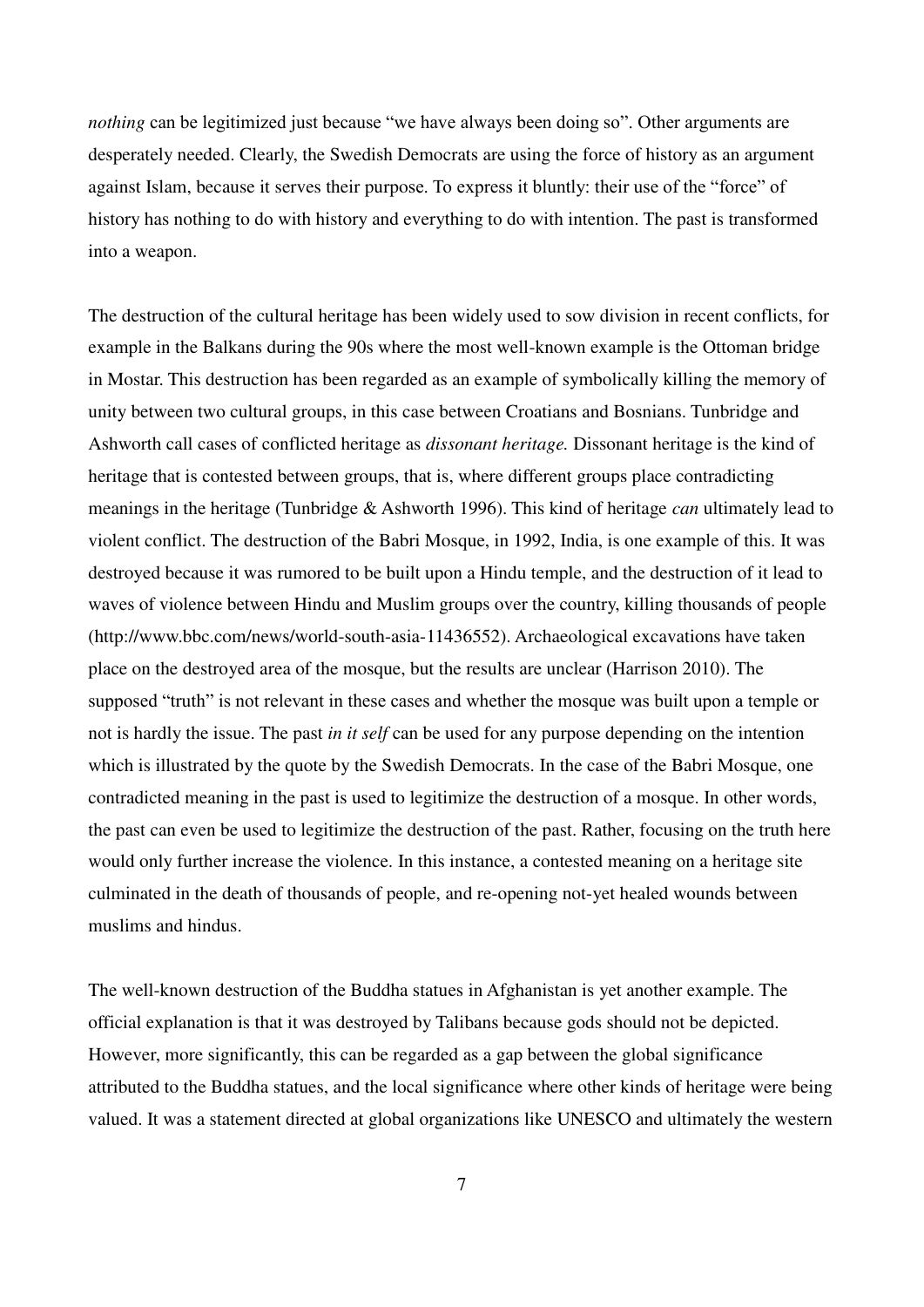world as a whole, with what was perceived as a "forced down" conception of heritage, where certain sites were valued by the global heritage industry whereas others were forgotten (Harrison 2010). This is an example of the dissonance that can occur between the local and the global meaning attributed to a site (Viejo-Rose 2011b).

However, as argued by the recent Faro Convention (2005), the cultural heritage can also be addressed to foster reconciliation. The Faro Convention was developed by the Council of Europe, and it states:

(…) in the face of the present crisis relating to political representation, economic models and cultural identity, heritage provides answers by fostering **citizen participation**, promoting itself as a **resource** rooted in continuity and sustainability, and becoming a factor for **dialogue** as a source of respect and social cohesion. ([http://www.coe.int/t/dg4/cultureheritage/heritage/Identities/Faro\\_en.asp](http://www.coe.int/t/dg4/cultureheritage/heritage/Identities/Faro_en.asp))

In contrast to the attention given to how the cultural heritage can be used a weapon, this study will follow the lines of the Faro Convention, and present how it can help to bring reconciliation. However, as argued by Dacia Viejo-Rose: "Only by recognizing its potential to impart messages of fear, domination and violence can its potential as a resource in reconciliation be engaged and any historical grievances linked to it addressed." (Viejo-Rose 2011b: 214) In other words, when using the cultural heritage as a positive force for bringing people together, one need *also be aware* of the possible dangers in how the cultural heritage can be "mistreated" to further divide people.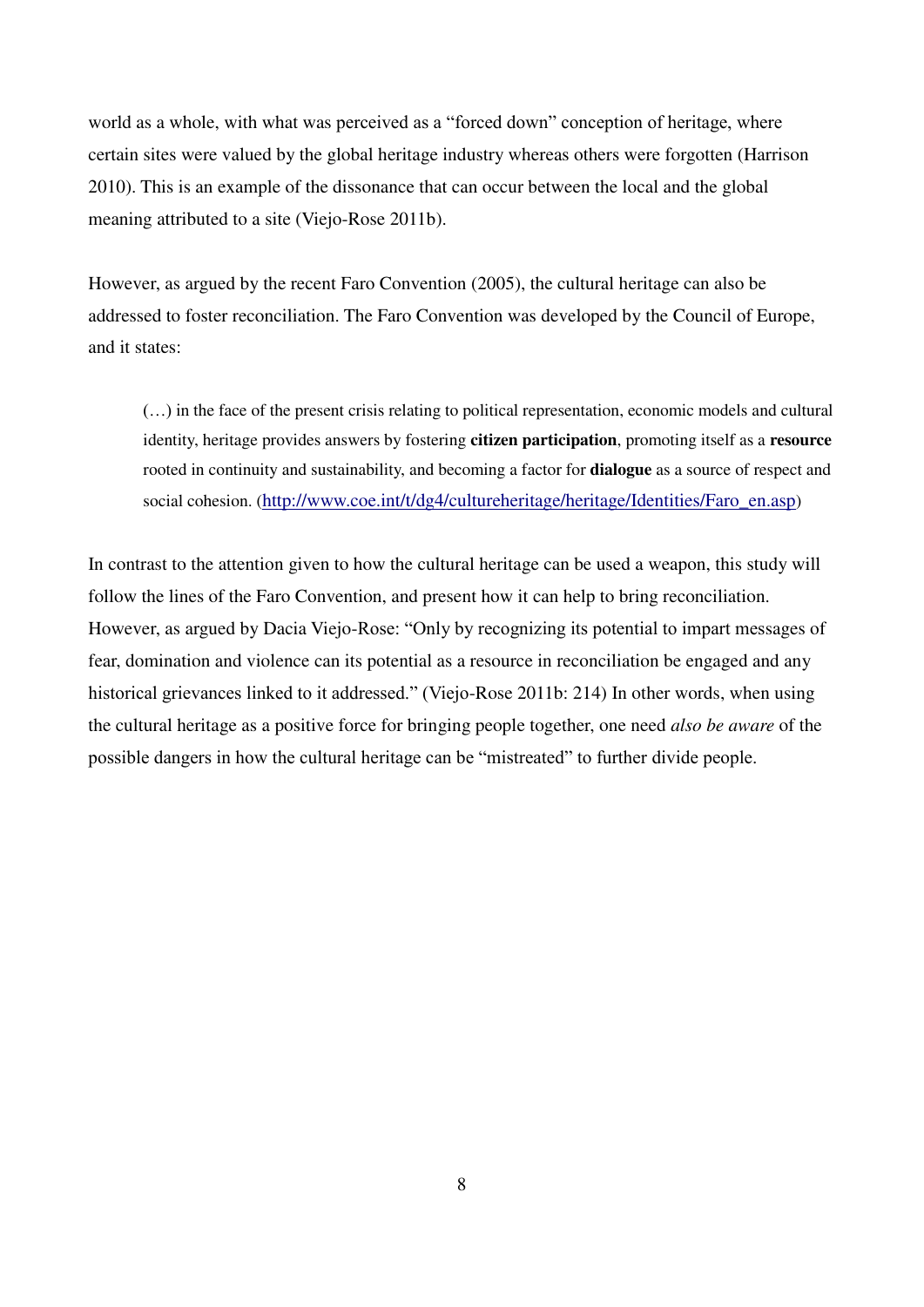#### **2. Which methods are working?**

In this chapter I will present various methods that have been used in conflict resolution. I will achieve this by dealing with one significant aspect at a time. This will also shed light on some of the dangers and possible pitfalls that can occur when working with these issues.

#### *Pluralizing the past*

It seems like the research carried out has reached a consensus that the so-called national narratives should preferably by challenged by different viewpoints (see for example: Ashworth *et al* 2007; Billingsley & Wertsch 2011; Gustafsson 2010; Kutma 2012; Šebek 2010; Ševčenko 2011: Viejo-Rose 2011a&b; Williams 2012; Wing 2011). As Karel Anthonie Bakker and Liana Müller write:

"The authors argue (…) for open-ended heritage places where the emphasis is not necessarily on achieving consensus, but where contradictions, complexity and conflicts, due to inevitable differences in interpretation, may be continuously explored and debated, and seen as an opportunity for an increase in cultural vibrancy and cultural tolerance." (Bakker & Müller 2010: 53-54)

In many ways, this would resemble a way to find "other voices" through the cultural heritage, and let those speak. The national narratives are naturally exclusive in character, that is, they include certain people (often connected to a geographical area and/or a certain ethnical majority) while excluding some, to form a strong sense of an exclusive national identity. This can be noted in National Museums, like the Military Museum in Turkey, where a linear, chronological and highly exclusive story from Atilla the Hun to Atatürk is traced. This sort of strong national narrative can be especially strong in so-called newly emerging national states, where there is a need to construct a grand history in the lack of a real one (Aronsson 2011). This is for example true in the case of Estonia, where an exclusive national identity has been presented at the national museums since the independence from the Soviet Union (Kutma 2012). Here, the cultural heritage is applied to build a powerful sense of a united nation.

However, this form of rhetoric can also be found in the political agenda of various nationalistic parties that are spreading in present-day Europe. To foster reconciliation the national narrative should preferably be challenged, and be made inclusive instead of exclusive (Billingsley & Wertsch 2011). There are ways in which those alternative views can be found. One method is to focus on the voices that have been silenced in history, for example children, women or socially or economically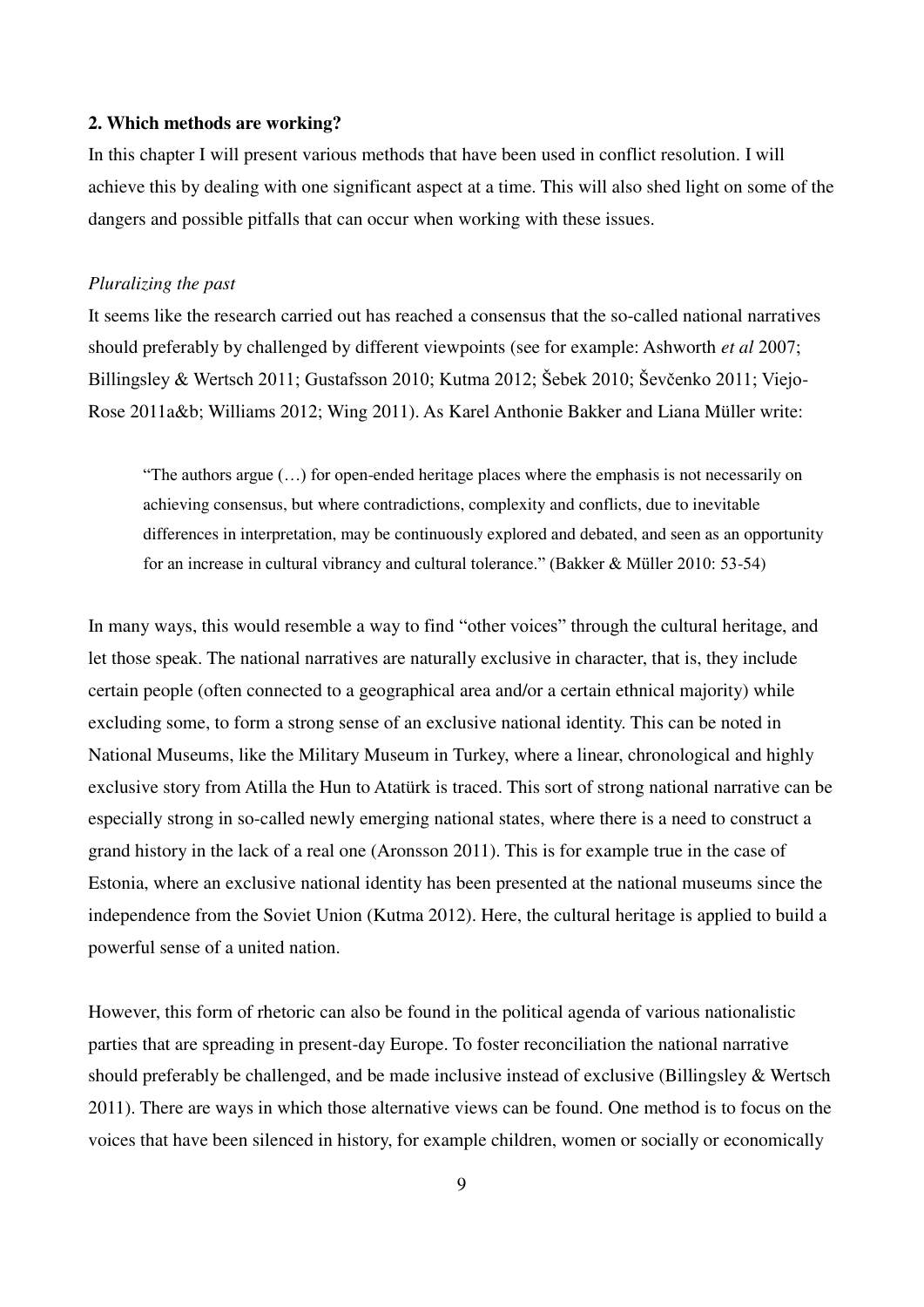poor. Another way is to focus on the victims on *both* sides of a conflict, instead of just one, and in such a way, a *mutual* understanding of the tragedy of war can be found.

What signifies the national narratives are that they do not include layers; they are one-sided, often chronological and has a sense of a fixed, static, historical truth, about them. As if the perceived development from then to today is *natural*, and that the present-day is an inevitable culmination of this process. This is certainly the result of an illusion based on an imagined exclusive and shared history (Anderson 1991; Balibar 2002). It is quite easy to contradict this perspective through the cultural heritage, and instead of presenting a fixed truth, focus on the multi-layered and contradictory pieces of the cultural heritage, where history is not presented as "linear" but rather as "chaotic" and "fragmentary". Inspired by the work of Pierre Nora, Dacia Viejo-Rose argues that a sense of *historical memory* can be applied to counter the *grand narrative,* presented by the state. She means that historical memory would take into account diversity and occasional divergence, *without* succumbing to the individual and deeply context-dependent memory (Viejo-Rose 2011a: 63).

Another method of challenging the national narrative would be to go from the particular to the universal. Cornelius Holtorf writes: "(...) the new cultural heritage can transcend cultural particularism by promoting values and virtues derived from humanism and a commitment to global solidarity." (Holtorf 2011: 14) To achieve this, one possible way would be to begin with a focus on a particular issue or a local phenomenon, that can be "raised" to discuss universal human factors that would be relevant for everyone (see Westergren & Hunner 2011). One example of where this method is being practiced is the Peace Museum in Guernica, Spain. The museum is a member of the organization "Sites of Conscience", which is an important global organization for museums dealing with how they can serve as a resource in conflict resolution. I will discuss them more thoroughly in the next chapter (http://www.sitesofconscience.org). The museum deals with the bombings of Guernica during the Spanish civil war. However, Guernica is also used to discuss the issues of peace and war in the world today, with particular emphasize on the significance of equality and freedom for the establishment of peace in the world. The museum goes from the particular to the universal [\(http://www.museodelapaz.org/en/expo\\_des\\_en.php?idexposicion=2\)](http://www.museodelapaz.org/en/expo_des_en.php?idexposicion=2).

A project where presenting multiple perspectives has been the goal is the Joint History Project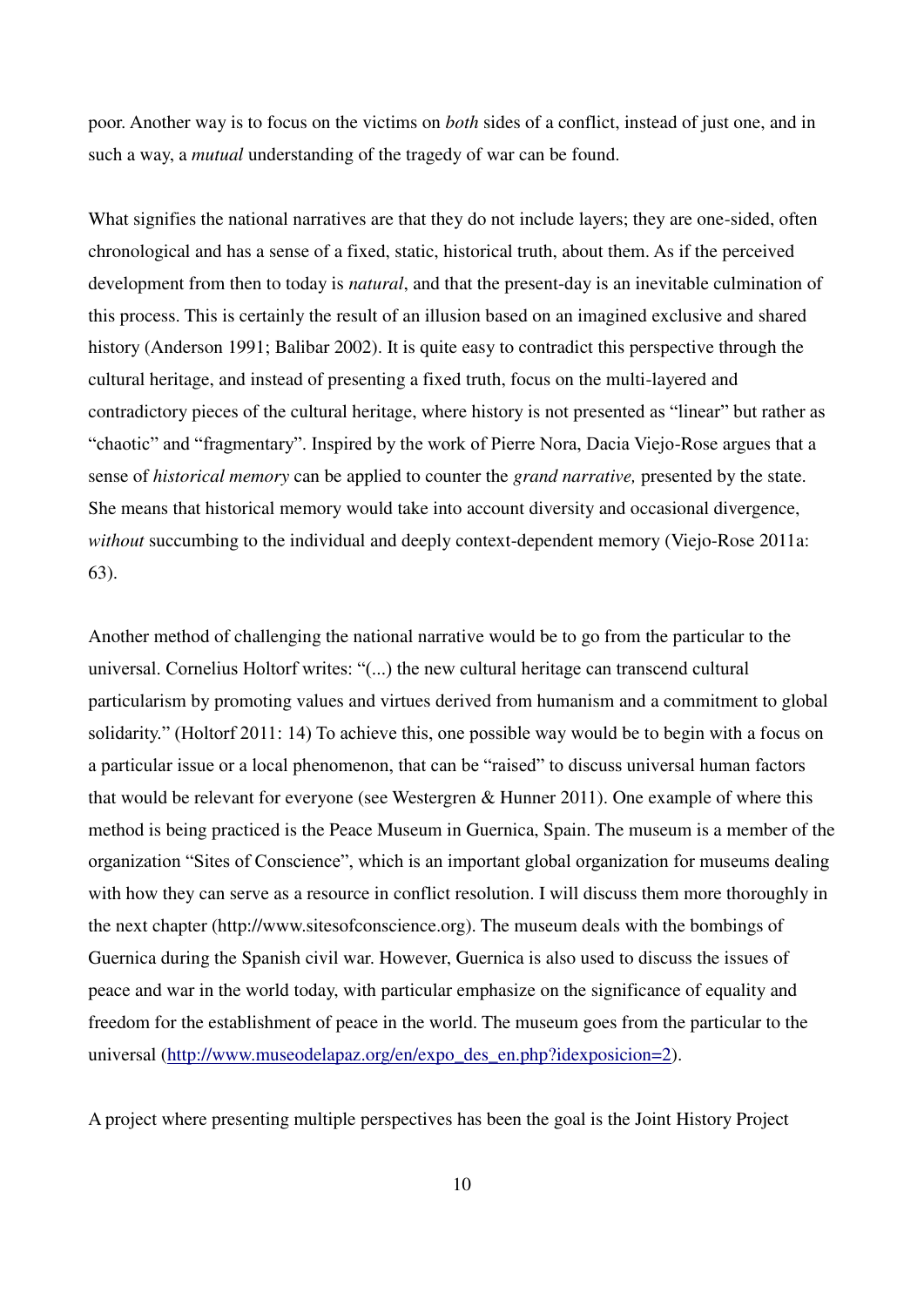(JHP), concerning the education in eleven states in south eastern Europe. It is aimed primarily at teachers, but its results are meant to affect the new generation growing up in south eastern Europe. The project developed based on a realization that the education in these eleven countries presented a linear and stereotyped history, painted in black and white with good and bad sides in each conflict. A large amount of new school books have been written within the project, where multiple perspectives have been addressed, including those of children and women, with a focus on individuals. Furthermore, 28 workshops have been carried out in which over 700 teachers have been trained (as of 2010) (Šebek 2010). A similar project aimed at teachers is Shikaya – Facing the Past, based in South Africa. This project focuses on workshops, seminars and discussions, where a more dynamic and complex way of teaching about the past is aimed at (http://shikaya.org).

Many of these projects are excellent example of where the national narratives are being challenged by other perspectives. What signifies national narratives are a perceived sense of a homogenous cultural identity, which is an illusion since the cultural identity is flexible, overlapping and in constant development (Hastrup 2010). Instead of presenting a fixed cultural identity and a fixed narrative, the complexities of the individual would be highlighted if the culture is being perceived as flexible and in development, rather than homogenous. In such a way, a sense of a *shared* human identity can be expressed, instead of a cultural one, making it possible to express understanding and forgiveness over cultural borders. This last point leads us into the next issue of importance, which is the significance of the process it self.

#### *A process-oriented approach through dialogue*

With the realization that a static and never-changing truth about the past should preferably be avoided, the importance does not lie in presenting facts to a passive "audience" but rather in the ideas and the thoughts that the cultural heritage *wakes* in people. Ashworth *et al* argues that the use of cultural heritage should address a moving target, with the realization that the past is in continuous creation and so are perspectives upon it (Ashworth *et al* 2007: 207). This demands an approach that is organic in character, rather than static, and there are various methods in which this can be achieved.

Sites of Conscience (SoC), which is a global organization for museums, warns of the dangers in using the cultural heritage as a "blunt" political instrument. According to SoC, this will encourage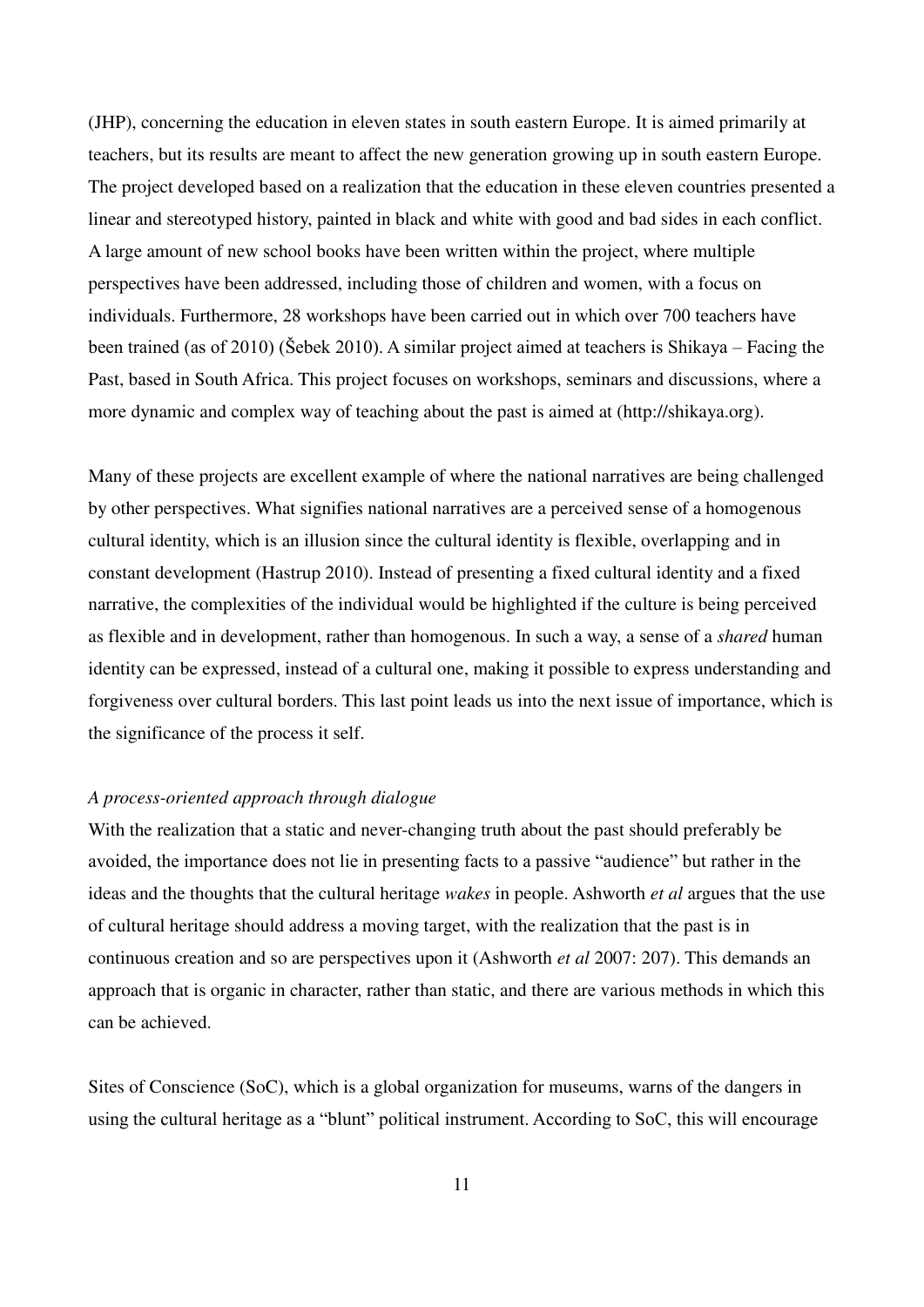passivity. The method SoC promotes is not to tell people how to think through exhibitions, but make visitors shape their own answers through reflection and, importantly, through dialogue. To achieve this the museums present events nuanced from various perspectives without telling people *which* perspective would be the right one, and by drawing explicit connections to contemporary issues. They discuss the implications of the past for the present. Furthermore, SoC tries to create environments that involve *ongoing* debate and action. This includes dialogue through face-to-face discussion as well publishing, public tours and media attention. Museums transform into arenas for sharing ideas and promoting discussion and reflection, where the processes of thoughts that wakes inside peoples heads are made central. This process will ultimately promote action in individuals instead of passivity, argues SoC (̌evčenko 2010; 2011).

This is clearly a statement partially directed against many politically motivated uses of the cultural heritage, where the building of one big expensive monument of commemoration tend to be constructed at the expanse of more lasting and process-oriented approaches. This is connected to the fact that political actions tend to value short-term affects over more lasting ones, mainly the effects until the next election within four years. The immediate impact that can be clearly measured is at the centre of attention, rather than the lasting ones (Sevčenko 2011). By promoting the process instead, one can also avoid the danger in "losing" control of the perceived symbolic value of a monument. How sites affect people are not easily controllable, and if the goal is to present a *static*  statement the risk of losing control is unavoidably larger. A monument commemorating the victims of a conflict can *also* be perceived as a monument meant to induce guilt in those alive today that were not able to prevent it, which recently occurred in Serbia (Viejo-Rose 2011a). However, the fact that meanings are constantly developing, and in themselves plural in character, could be embraced instead of being perceived as a danger. To be able to embrace the contradictory and developing nature of "meanings", dialogue between people should be made central, where no perspective is made less or more than anyone else's.

There are many projects which can be a perceived as dialogue-oriented. The Outreach Team at English Heritage, involve community performances including theater and dance, where people otherwise excluded from the cultural heritage are made participative through bodily movement and performance. One project involved people newly arrived in England, where they participated by taking parts in a theater discussing the meaning of home and the struggle to make home in a new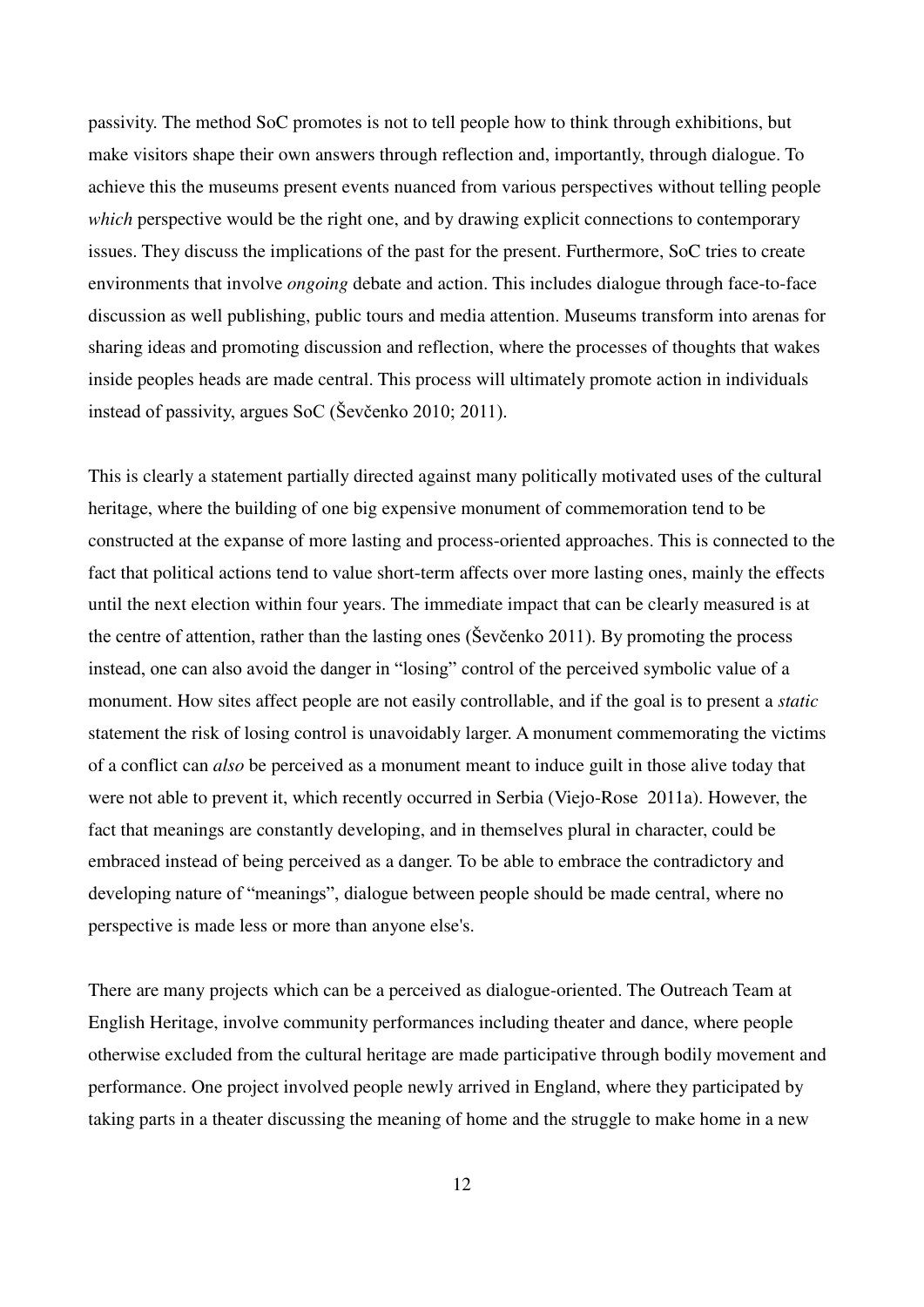environment. The *process* of participating in the play, of practicing and playing in front of an audience, and in the discussion of these individually relevant issues, promoted reflection among those involved concerning their own situation without providing a fixed answer (Levin 2010). Similar goals can be found at the global organization Bridging Ages, where time travels are being performed to discuss relevant and pressing social issues through the past, by the process of participating in time travels (Westergren & Hunner 2011). I will discuss Briding Ages more thoroughly later on. Another project aimed at promoting discussion and reflection is Healing Through Remembering (HTR) in Ireland, concerning the troubles in Northern Ireland. HTR arranges conversational workshops to promote discussions from as many perspectives as possible. Their starting point is that there are no set answers for dealing with the past [\(www.healingthroughremembering.org;](http://www.healingthroughremembering.org/) Wing 2011).

Another way of promoting dialogue is establishing networks of exchange. The Swedish organization Cultural Heritage Without Borders, mainly focusing on reconstructions of the cultural heritage in the Balkans, have developed a regional network for museums (the Regional Museum Network), including a network for females in both managing and chief positions, as well as a network for regional cooperation and exchange between NGOs (the South Eastern Europe Heritage Network) in the heritage sector (Kälvemark 2007; Ljungman & Taboroff 2011). Both of these networks have been successful and they are contributing to increased dialogue through a sharing of experiences.

I have now presented a few projects which were process-oriented instead of fixed and static. The underlying key in the projects achieving this seems to be by dialogue promoting reflection. Of course, most projects have a fixed beginning and an end. Before it begins, the project should be developed through dialogue with those it involves. This state is crucial, and it is of significance to take your time in building and planning the project together with those it involves. Furthermore, the ambition should be that the effects of the project will last longer than the actual life-span of the project. This means that the impact of a successful project will continue on into the future (Levin 2010). The focus on dialogue will naturally lead us into the next chapter which will deal with the importance of the local perspectives and places.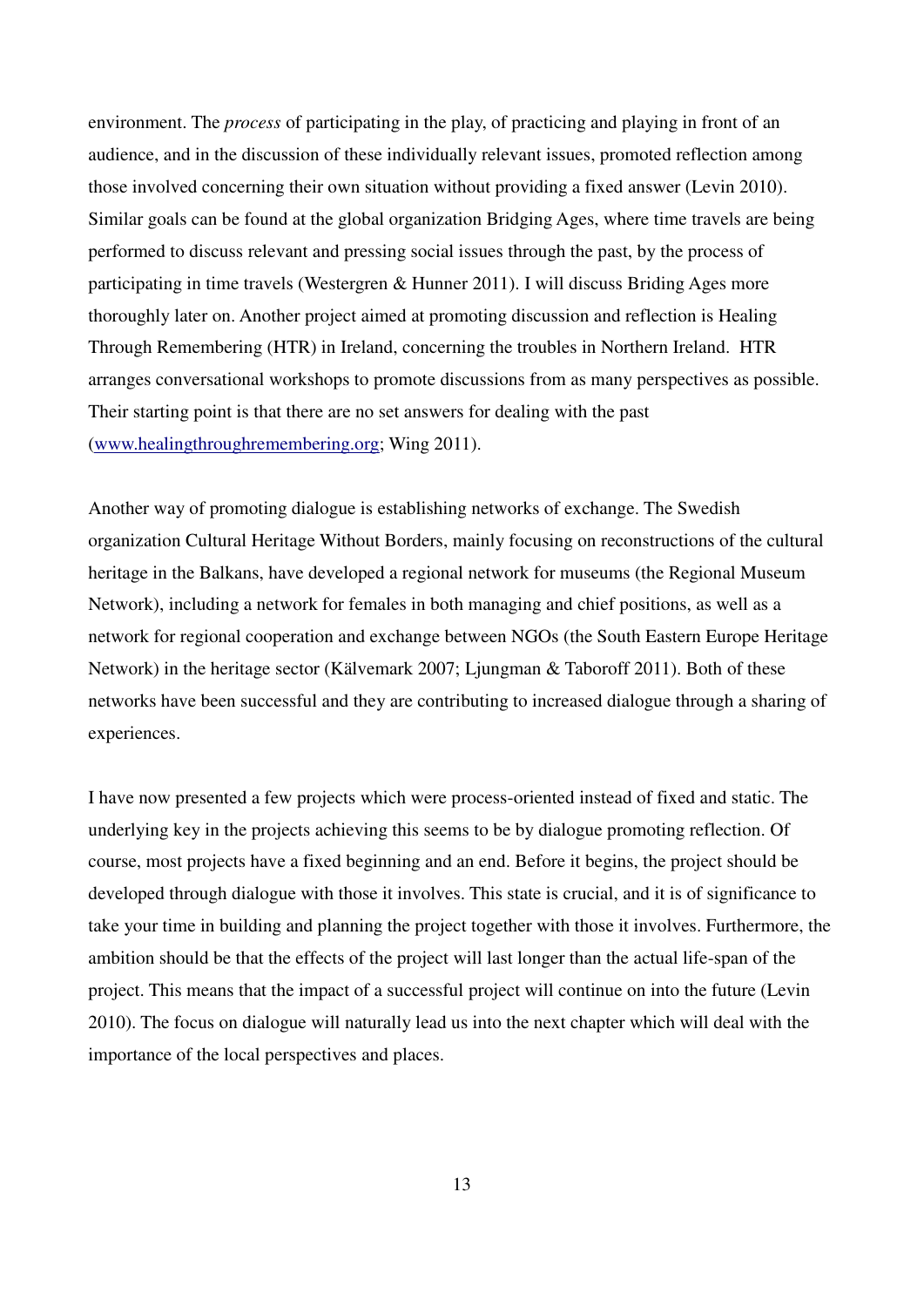#### *The local perspectives and the intangible heritage*

If a project feels "forced down" upon people, the chances of it being successful decrease, and the risk of "losing" control of the meaning(s) it tries to address will increase. Nenad ̌ebek writes that she believes that one of the reasons for the success behind the above-mentioned Joint History Project (JHP) is that it is created from the region and for the region. It thus has an inside and bottom-up perspective (̌ebek 2010). Ashworth *et al* 2007 argues that "Social and cultural cohesion depend upon the attainment of locally acceptable formulae for the pluralization of the past." (Ashworth *et al* 2007: 211) This issue works both on a geographical as well as a social and cultural level. If the project is created and planned from far-away or from a different cultural point of view, without taking local perspectives in mind, it will be perceived as forced upon people from "outside". Furthermore, if it is created and planned by the people in power situations, the risk of it being felt as forced down upon people from "above" are large.

Kylie Message writes about the construction of "The Centre Cultural Tjibaou" (TCCT) in New Caledonia, which was created for the indigenous Kanak-people living in the French area. TCCT can be seen as created both from outside as well as from above. The project was initiated by the frenchspeaking majority but the original idea came from the then assassinated Kanak Jean-Marie Tjiboau (even though it is impossible to know what he would have thought about the finished construction), as a sign of forgiveness for past cruelty. The Italian architect Renzo Piano designed huge houses resembling the traditional houses of the Kanak-people. However, they are half-constructed to counter the view of the Kanak as "stuck" in development and portray them as a vibrant culture. The area is partly used for exhibitions of Kanak-related art. However, few Kanak-people visit the centre and many are skeptical of it. They argue that they do not need a centre to be reminded of their cultural heritage and that there is no need for french people to teach them about their own culture. With sardonic sentiments, one Kanak calls it: "Kanak centre for white people." (Message 2006: 162) However, Kylie Message's own opinion is divided and at the same time she sees it as a spectacular symbol of identity, holding the city into accounts of events in the past. (Message 2006: 165)

Projects with the best of intentions might be misinterpreted and a schism between local and global intentions are prevailing in many instances. Dacia Viejo-Rose means that the issue of time is essential. For example, there is a difference between the time needed to construct a bridge and the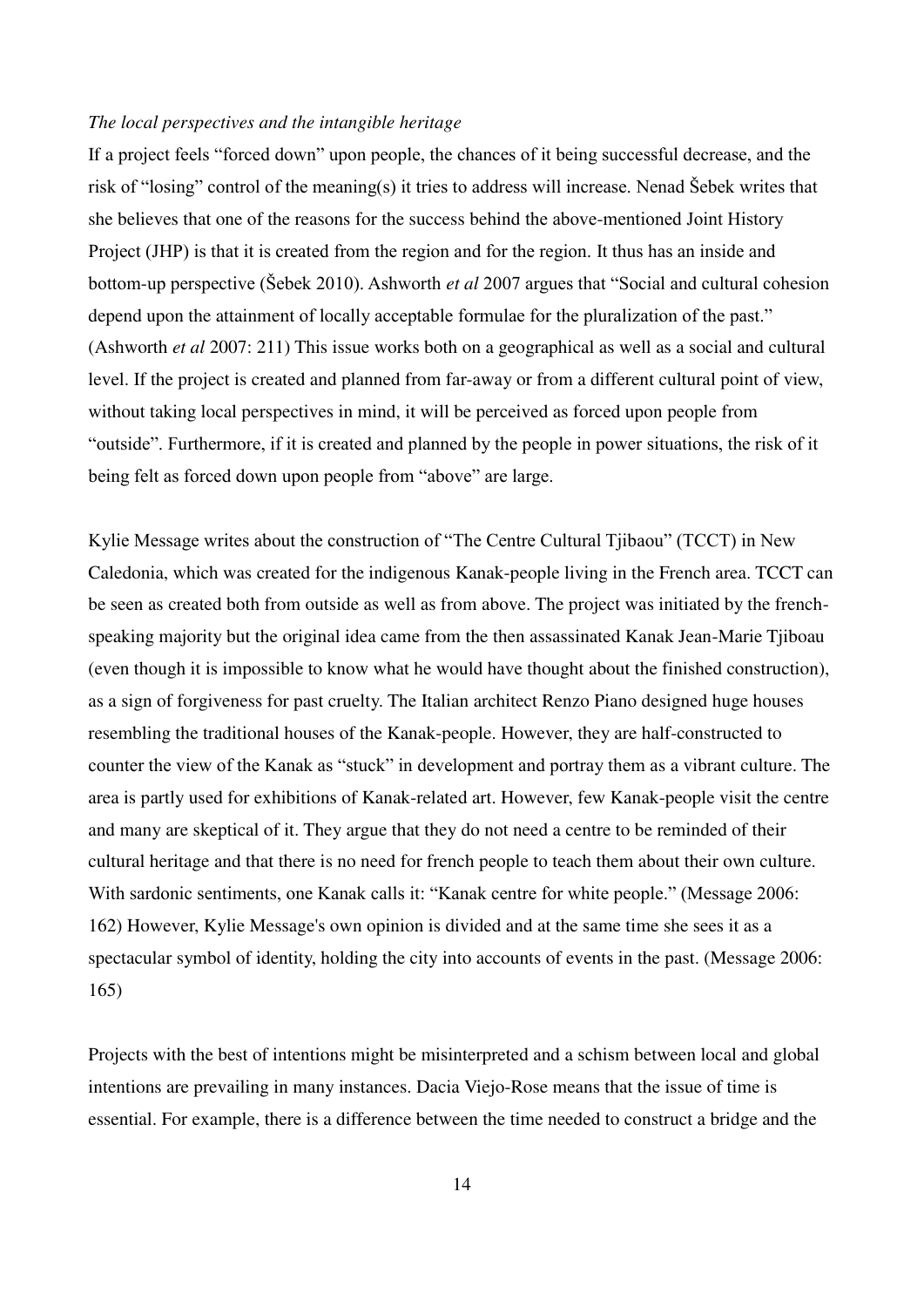time needed to mourn its destruction and be willing to see it replaced. To grasp this in a balanced way, the local perspectives are essential (Viejo-Rose 2011b: 213). In the Balkans, statues of Hollywood movie stars like Rocky Balboa and Bruce Lee have been constructed, the last one in the war-torn city of Mostar, in Bosnia. This can be approached as an example of where people themselves, quite contradictory, turn outside to find a *shared* identity because the history *within* the area is still torn by recently experienced conflict. However, they can find unity from popular culture created from outside. It represents an escape from dealing with the troubled past within their own geographical area, but it is also a fascinating example of how it is possible to use symbols from outside to try to bridge unity within. Furthermore, it shows an unwillingness to comply with an imposed vision (from above) of reconstruction (Viejo-Rose 2011b: 213; [http://www.nytimes.com/2007/11/11/world/europe/11balkans.html?\\_r=0.](http://www.nytimes.com/2007/11/11/world/europe/11balkans.html?_r=0))

When listening to local perspectives in developing the project, local *places* as well as *the intangible heritage* become crucial factors. With the intangible heritage I mean local traditions, for instance dances, and storytelling etc. One project that has been dealing particularly with stories are "Diversity Challenges" in Ireland. In this project, stories from both sides of the conflict have been gathered. Will Glendinning, coordinator in Diversity Challenges, writes:

"Storytelling is part of the way that we record and remember the past, and storytelling is increasingly recognized as an integral part of the research material for historians. It can be a positive force for reconciliation, helping in the healing and peace-building processes. However, storytelling has a positive benefit to society provided that the process is ethical and safe, so as to avoid being used to fuel a renewed conflict. As long as we recognize the possible dangers of entering into dialogue and develop a broader perspective, then the process can be one of reconciliation and healing." (Glendinning 2011: 108)

Similarly, Karel Anthonie Bakker and Liana Müller states: "(This article) highlights the emergence of minor and local voices in heritage commemoration, and the development of heritage commemoration that is not commodified. The authors argue for an increased emphasis on intangible heritage as an agent in the production of places of commemoration (...)." (Bakker & Müller 2010: 53-54). By connecting the project with the intangible heritage (local stories, ceremonies, traditions), the people for whom the project is created, will relate to it to a larger degree. In such a way, it will be perceived as relevant for them and they will therefor be easier to reach. For the same reason, the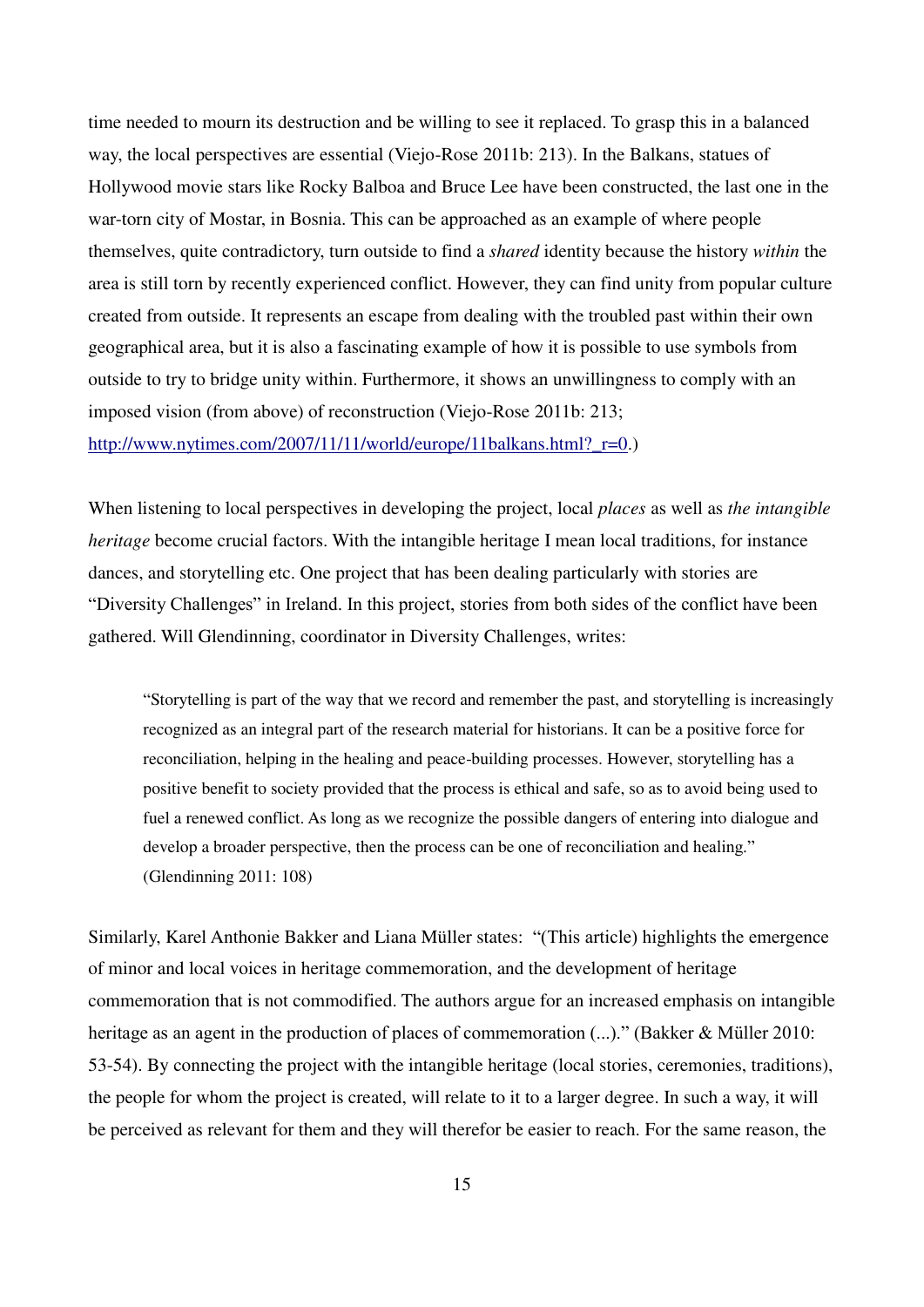intangible heritage could preferably be tied to a particularly *locally significant place* (Aronsson 2009).

The above mentioned project Bridging Ages has focused on local places and identities through Time Travels, using the method called Historic Environment Educational (HEE). The method connects history to everyday life and communities of today. By using the local and relatable as a starting point, larger issues can be dealt with. It is a matter of locating the individual within the history, and ultimately, within the world. Bridging Ages hopes to achieve this through Time Travels. Here, the physical effects of turning into *someone else* within a local and relatable landscape and history is used. Westergren & Hunner writes: "From the local to the global, from the nearby to the remote, such connections can be made by using the historic environments that surround us all." (Westergren & Hunner 2011: 129)

#### *The past as past*

To focus on the local and recent history and from there go to the global is an excellent method to reach individuals. However, when the recent past is filled with conflict, as it is for example in the Balkans, the local history is a highly sensitive issue. This can be illustrated in Russia, where the recent crimes and the victims of the Gulag camps, are not acknowledged except for a few scattered monuments. However, two museums are trying to address the past by using radically different methods. Perm-36, located in the Perm-region, is a museum (part of SoC) located at the very site of one of the camps, where thousands of prisoners (many of them being political) were being held from 1946 until 1988. This museum deals with the post-Stalin era. The other museum is located in Moscow, called Moscow Gulag Museum, and deals with Gulag camps *during* the Stalin-era. Since it is partly financed by the state the more recent history is off limits. The exhibition in Perm-36 thus deals with the more recent history while there is a distance in time for Moscow Gulag Museum. Perm-36 chooses to present history as "an alien history to be condemned, for the global good". The Gulag Museum in Moscow on the other hand, being financed by the state, hopes to present history as "it's our history to own, for better or worse" (Williams 2012: 118).

Many people in Russia have not dealt with their recent history and express unhappiness. A considerable amount of people long back to the communist era in a somewhat romanticized way. This makes the recent atrocities in history more approachable as well as easier to grasp by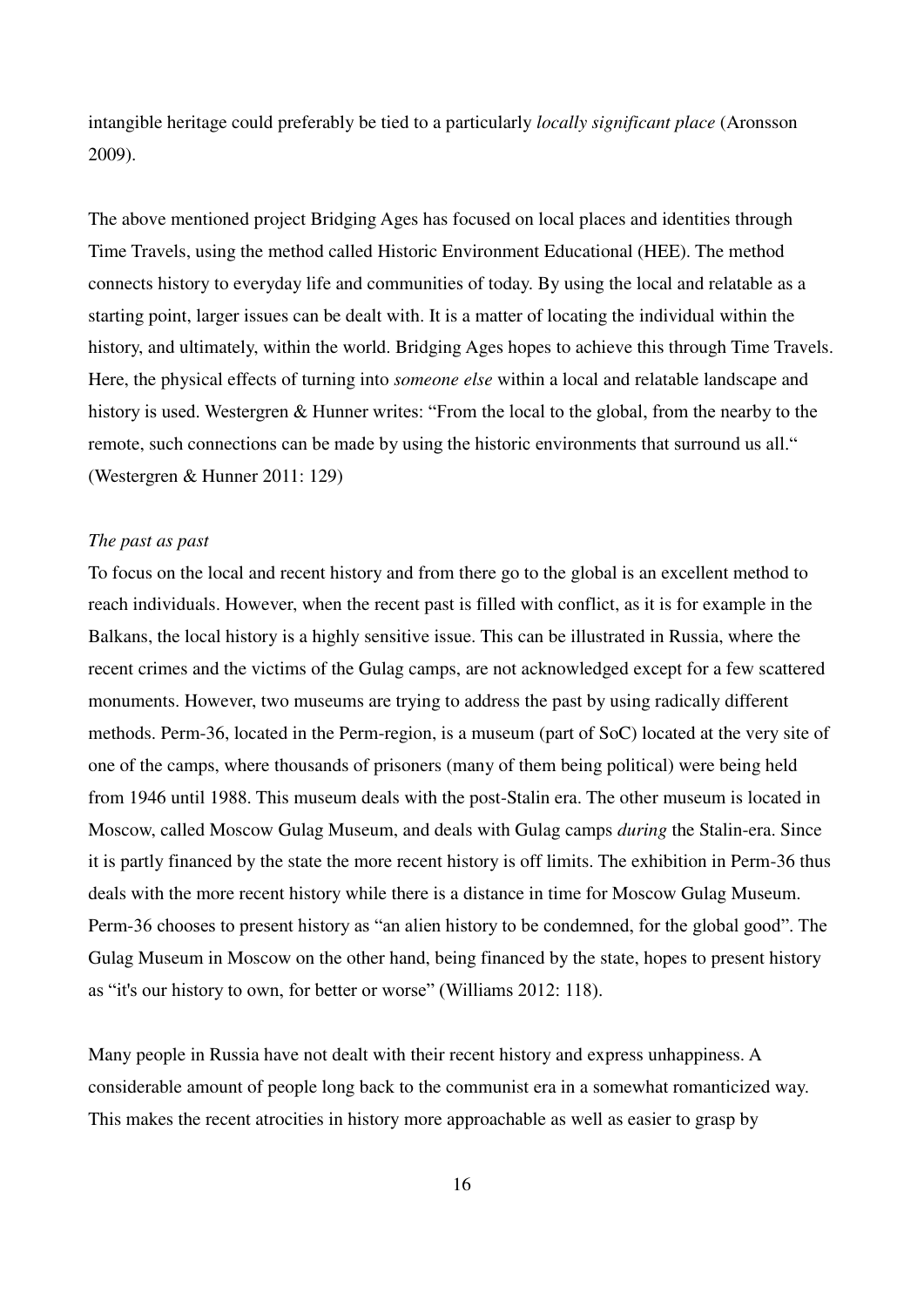*distancing* from it and presenting it as an alien evil. However, because of the distance in time to the Stalin-era it is possible to address that period as their own history (Williams 2012). This illustrates that there are many ways in which the past can be presented depending on the local context. As previously mentioned, the issue of time is essential, and in extreme cases of recent turmoil, the best method for reconciliation might not be to address the past as individually relatable; but rather the past as past with the hope of it staying that way.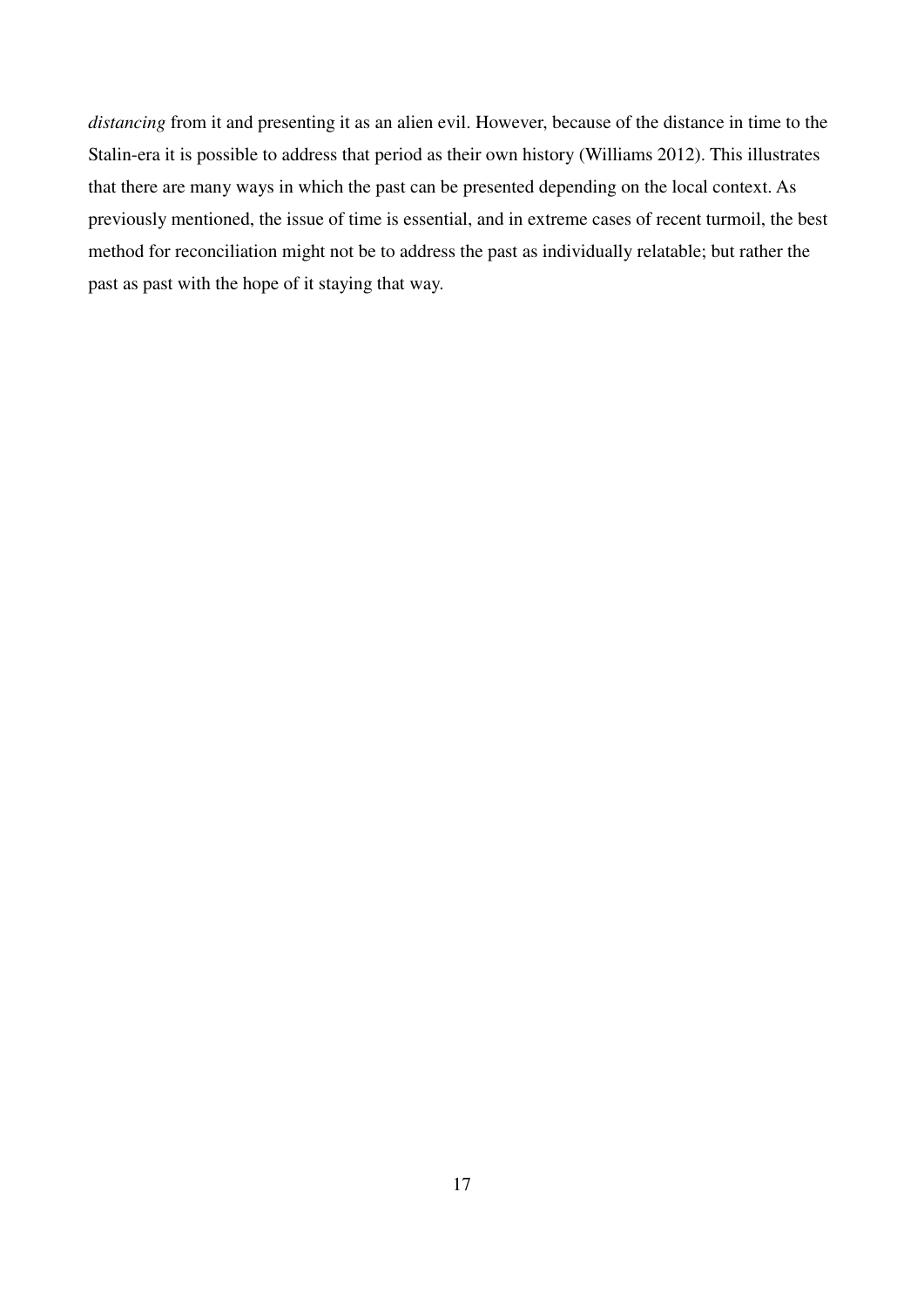#### **3. How can the cultural heritage make a difference?**

In this section I will discuss how the cultural heritage can make a difference in conflict resolution, based on the projects and research carried out. In general it seems to be harder to present concrete examples of how the cultural heritage can bring reconciliation. More research have been dealing with how to practically use the cultural heritage in conflict resolution than in examining the results of the work carried out. However, there are arguments concerning the positive effects of the cultural heritage, and I will present them here.

#### *The importance in remembering*

One significant factor in the use of the cultural heritage is the perceived importance in remembering, and this can take many forms. First of all, there can be a moral sense of duty to those dead; that the people alive today have a debt to remember those that are gone (Filippucci 2012). If the dead individuals somehow have been forgotten within the national narrative, this duty can build into a powerful force wanting their stories to be acknowledged in order right a historical wrongdoing. Refusing to address a troubled past will not make it disappear. As Dacia Viejo-Rose argues based on her studies on how Spain handled the cultural heritage after the civil war: partial memories do not erase the "other" memory, but they do infuse it with an element of confrontation (Viejo-Rose 2011b: 206). To silence certain voices will only contribute to prolong a division and could lead to violent actions between the repressed and those in control of the narrative. A step towards reconciliation would be to address these muted voices and give them the freedom to mourn and share their experiences.

Furthermore, the cultural heritage can be used to induce a sense of reassurance in people when the present-day is in rapid change. This reassurance can make people feel stronger in the face of conflict. However, remembrance can also be of significance because the need to *move on* is prevailing, and as long as the past is not addressed there is no possibility to neither forgive nor move on. The need to address the past is not necessarily because it will be used for various motives, but because people can neither progress nor forgive while it is being silenced. In such circumstances the past can be approached as an "absent present", i.e. the past is not addressed based on its similarities with the present but because of its vast differences and the will for such things never to occur again (Filippucci 2012).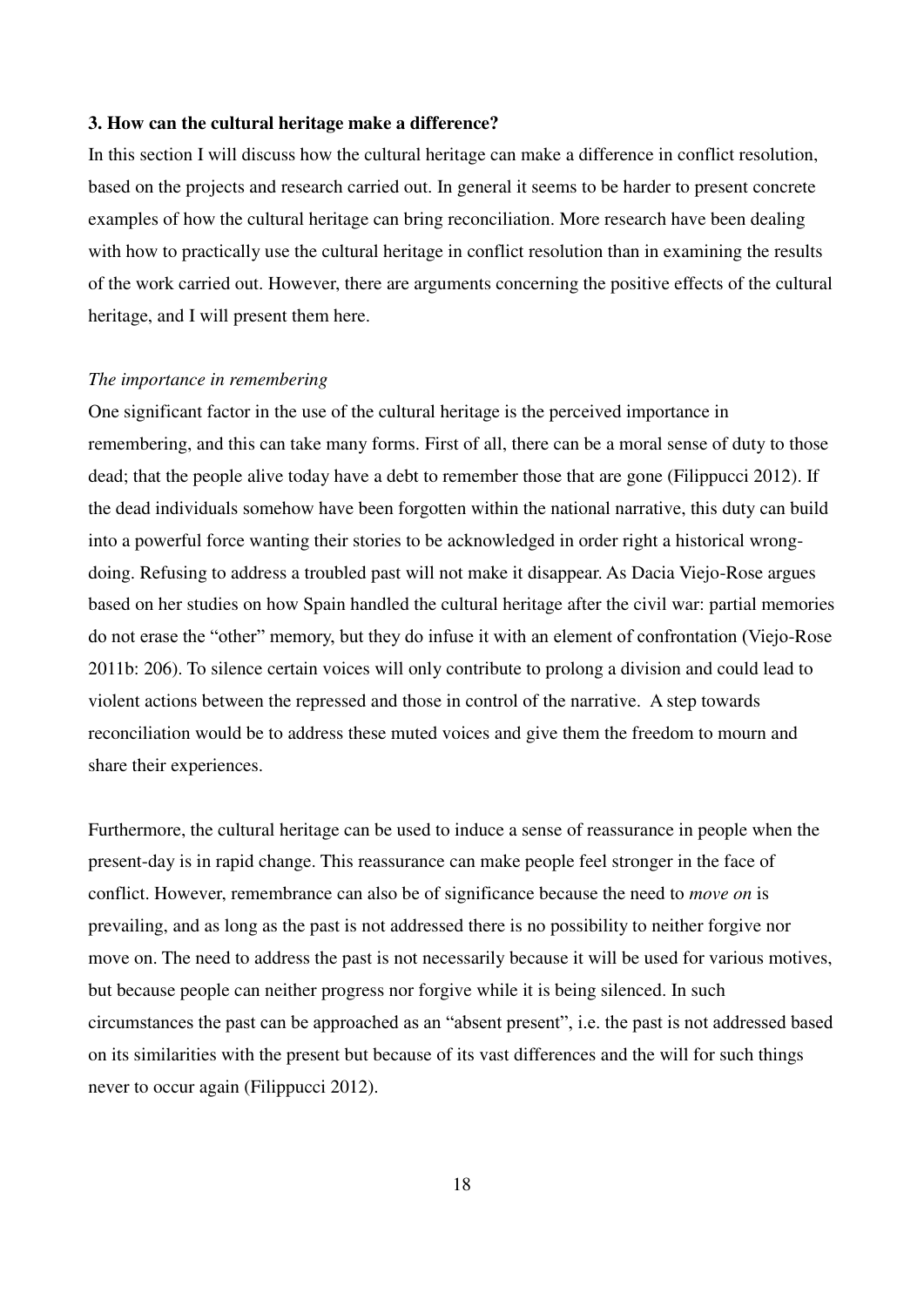#### *Promoting tolerance*

When the cultural heritage is used in ways that present multiple perspectives and readings of events it will promote tolerance towards other human beings and cultures (Bakker & Müller 2010). If cultural identities are perceived as flexible and vibrant, it can thus bridge distances between human beings instead of increasing them. As Council of Europe wrote in a report concerning the role of cultural heritage in conflict resolution: *"Heritage is a means for people to understand each other. It contributes, through tolerance, to the prevention of conflicts."* (Council of Europe 2011) This can be achieved with a focus on human beings and cultures as multi-layered and complex, instead of presenting human beings with fixed identities within fixed cultures. For example, values can be derived from humanism and a commitment to global solidarity. In such a way, cultural particularism can be avoided (Holtorf 2011: 14). As Liz Ševčenko writes:

Rather than reacting to conflict over our heritage sites defensively, we could perhaps identify the issues underlying the conflict and offer our sites as a resource for addressing them inasmuch as heritage sites have unique resources for helping people to deal with difference, examples of how people dealt with conflict in the past, a human connection to people in other circumstances and a trusted space for learning new perspectives. (Ševčenko 2010: 21)

The more perspectives we take into consideration and the more we get our own opinions challenged by other ways of perceiving life, the more tolerant towards other expressions we will get. Therefore, if the cultural heritage is used to emotionally involve people (by the method of for example theater, time travels our museums) in other individuals' views of life there is potential for increasing tolerance ( $\text{\r{S}ebek } 2010$ ; Westergren & Hunner 2011). When the project is successful, the people involved will hopefully come to a realization through the personally relatable that, despite cultural differences, there are more aspects that unites human beings than disunites them.

The particular *meaning* behind the cultural heritage is not necessarily of primary significance when it is involved in promoting tolerance between human beings. For example, Cornelius Holtorf writes: "Cultural heritage can also provide opportunities for communities to care for something fragile together and hence promote a sense of responsibility, persistence and respect for the knowledge and values of fellow residents or citizens. Social cohesion is thus advanced through the process of caring for the heritage, not through a celebration of any particular meaning it may have (Holtorf 2011: 13). Here, the act of caring for something together with other people, and not the meaning it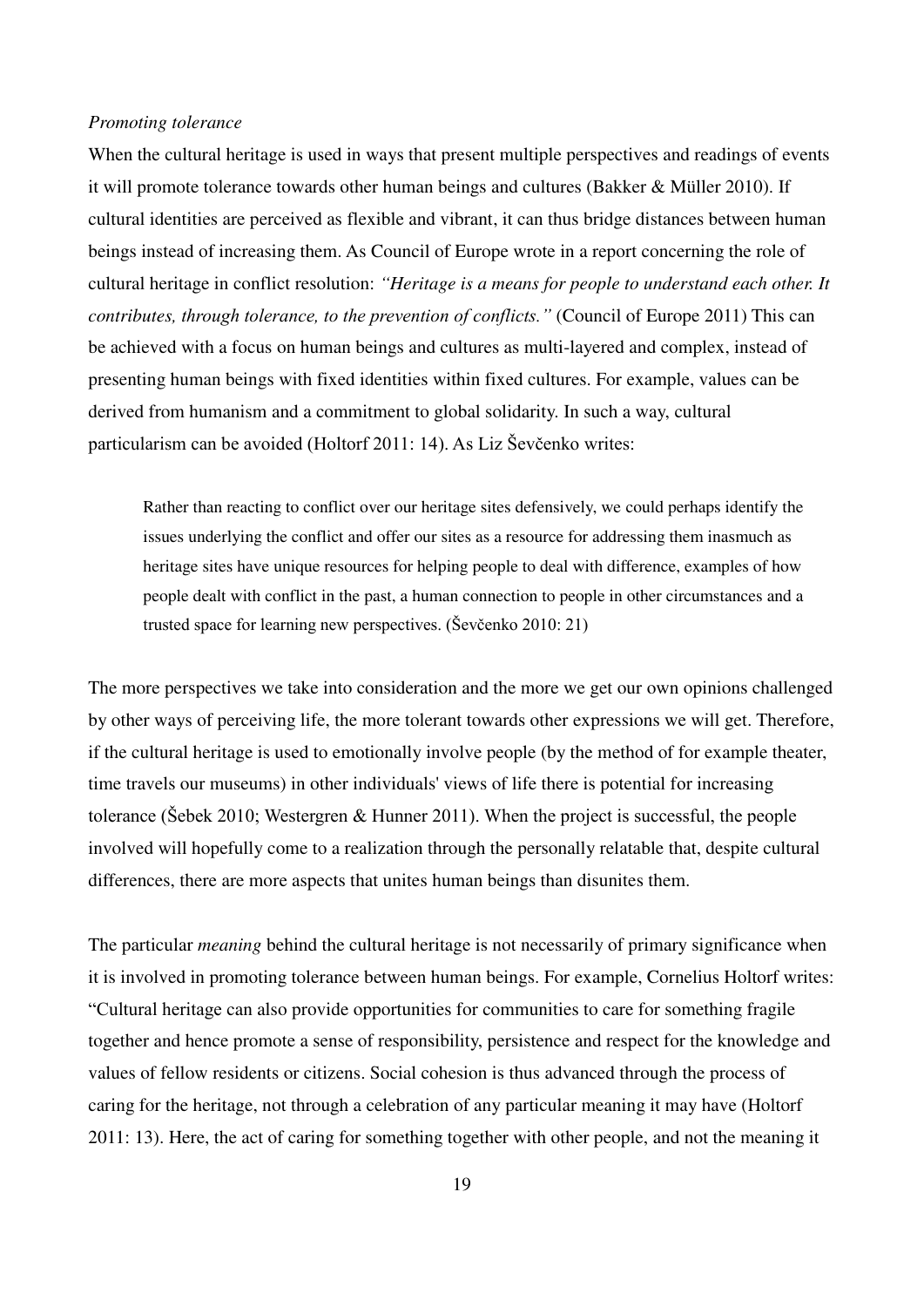self, is a factor increasing tolerance and respect between human beings. Tolerance is only threatened when a particular group tries to take control of this meaning, making it exclusive.

#### *Promoting democratic values*

There are various political resources in the use of cultural heritage. First of all, there are economical advantages in reconstructing the heritage. For example, reconstructing buildings use local working force, thus leading to social and economical development through employment opportunities. This is a significant issue concerning certain projects within Cultural Heritage Without Borders when they are working in areas with large unemployment (Kälvemark 2007; Ljungman & Taboroff 2011). In this section I will focus on the importance of cultural heritage in promoting democratic values. This is connected to its resource as a tool to induce tolerance. Increasing the acceptance and understanding over cultural borders will contribute to cultural freedom within a country which is an important democratic value.

Nenad Šebek, from Joint History Project (JHP), argues that the complexities within the cultural heritage can be used to increase critical thinking. Ultimately, she means that "Critical analyzing will form a participative adult who is capable of forming and voicing democratic opinions." (̌ebek 2010: 121) Something similar is put forward by Liz ̌evčenko who writes that awareness of the present will increase the will in people to actively fight for change. For Sites of Conscience (SoC), the value in the cultural heritage lies in its potential to encourage people to actively participate in *creating* a more democratic world (Ševčenko 2010, 2011). Their motto is "from memory to action". Here, the cultural heritage is not valued for its more "passive" potential to let people "move on" or join together in "caring" about something fragile, but for its potential to form an active, critical and democratic individual.

When Cultural Heritage Without Borders judged the effectiveness of one their projects, concerning restoration works in a village named Velica Hoca, a Serbian enclave in Kosovo, the report concluded:

Unforeseen effects such as the formalisation of the community organisation and the cooperation between Albanian and Serb craftsmen can be seen as building blocks that contribute to **sustainable peace** and **democratic development**. Furthermore, Velika Hoca has become a far more open community and, according to stakeholders, therefore different from other Serb enclaves that have not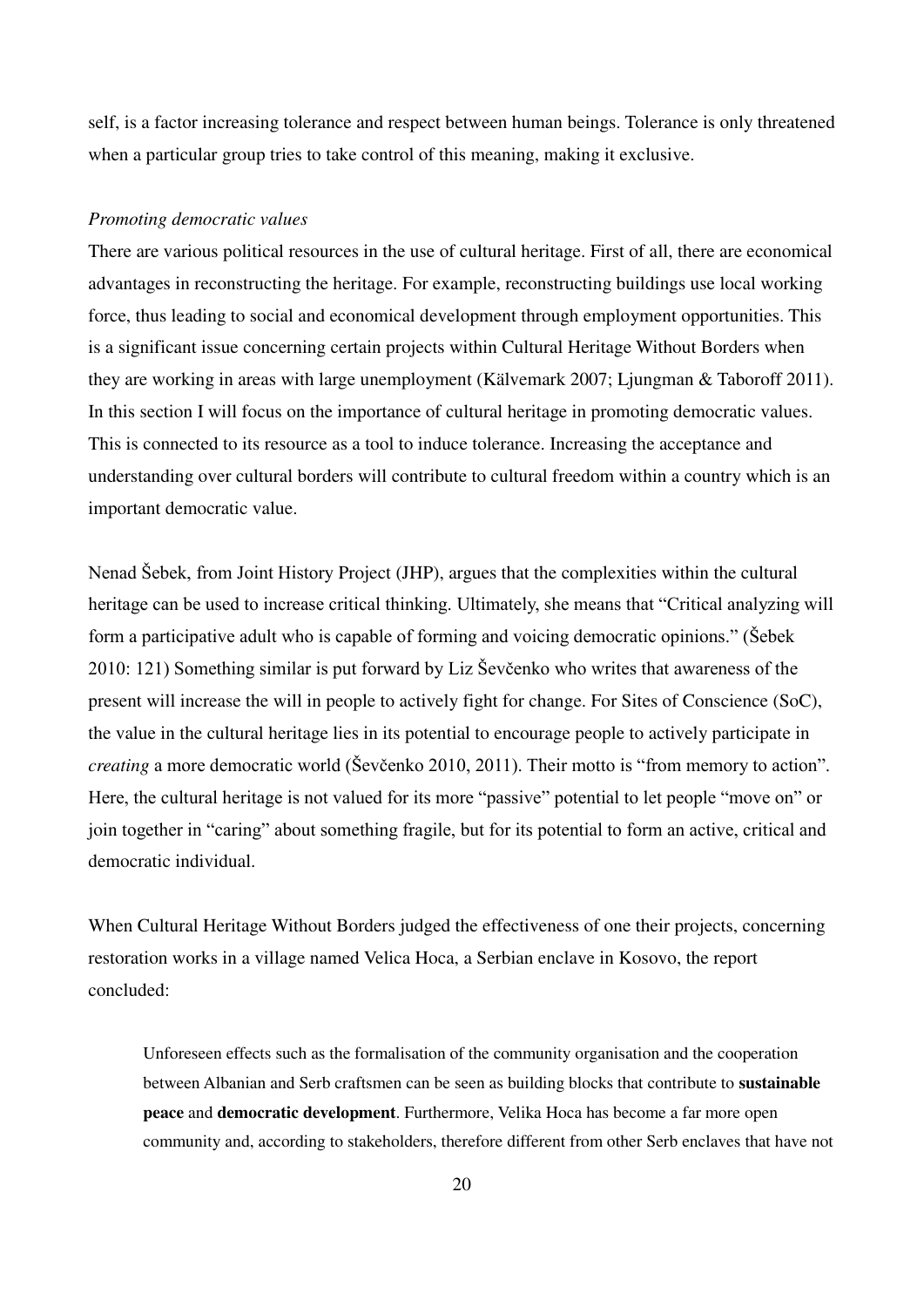received support. According to community leaders, this change is a result of the villagers work with CHwB. It can therefore be assumed that without CHwB support, tensions would have remained high and Velika Hoca would have remained isolated. While causality is difficult to prove, stakeholders, including a village leader, believe that it is plausible that CHwB's presence in Velika Hoca was one of several factors contributing to the relatively high level of participation in the election. (Ljungman & Taboroff 2011: 48)

With words like "plausible" and sentences like "causality is difficult to prove", this text illustrates how difficult it is to value the effects that the cultural heritage has in a more scientific way, since there are many factors involved in developing a critically thinking and democratic individual. The cultural heritage can help in promoting democratic values, but naturally it works together and alongside other issues such as employment rate, social issues and education. The project in Velica Hoca suggests that the level of successfulness in promoting democratic values depends on how well the work is integrated with important local issues, which further underlines the significance of building the project together with those it involves; bottom-up instead of top-down.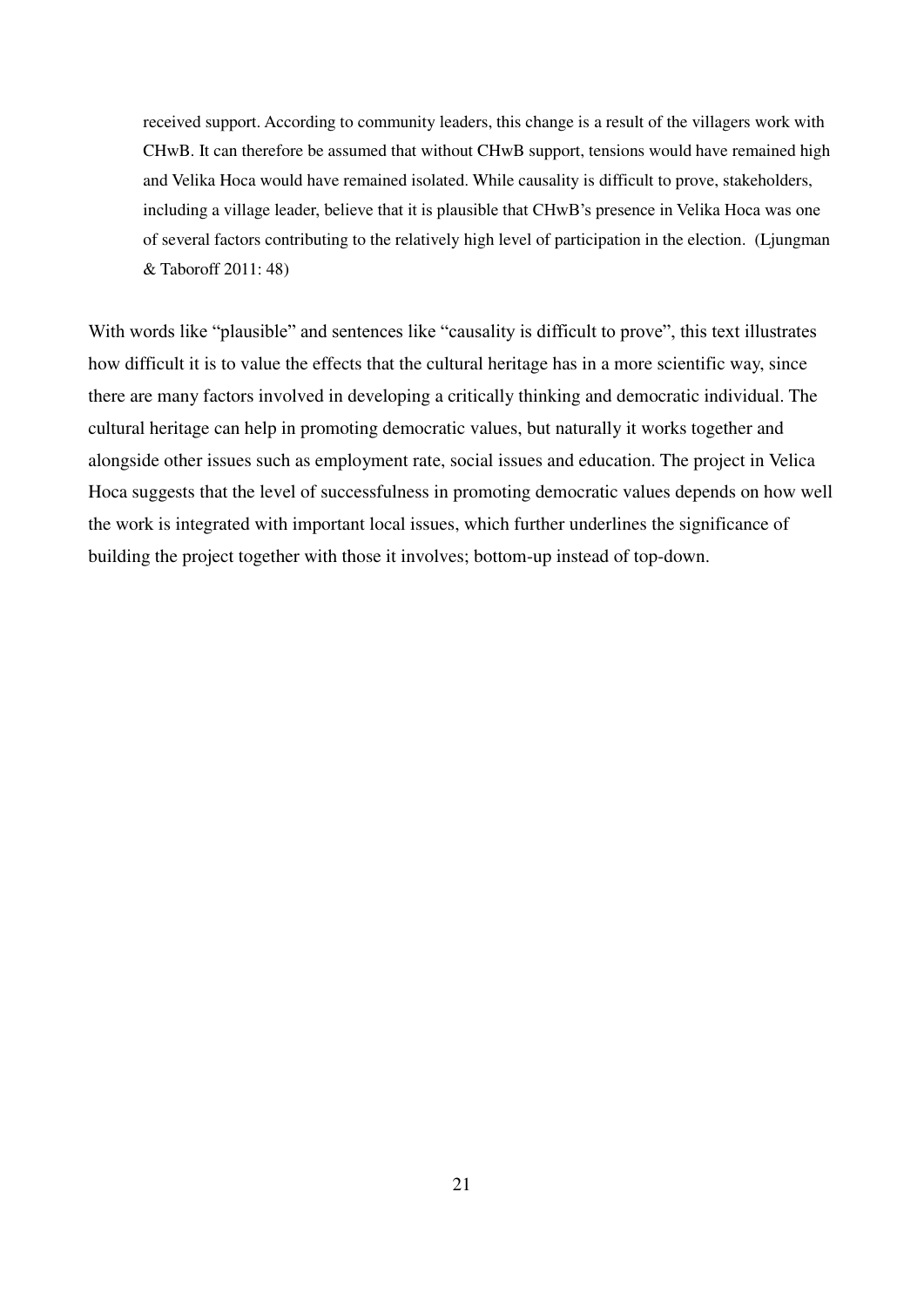#### **4. Discussion**

This study shows that there are many ways in which the cultural heritage can be used as a resource in conflict resolution. However, for it to work one need also be aware of the various ways in which it can be misused as a weapon. There are possible pitfalls to fall into unless you are aware that meanings are constantly evolving and that there is no fixed truth to be presented. If those for whom a project is created are considered passive targets of a particular message concerning the past, the risk of losing control of that message will increase. The various meanings of the past as well as the people targeted, are not static but constantly in development. I therefore argue that a *processoriented approach*, preferably through *dialogue*, would be a way to avoid a static presentation. This method should try to present history from *as many perspectives as possibl*e, and begin with a focus on the *local places* and the *intangible heritage*, to make it relatable, and from there highlight wider issues. The project should be developed through dialogue together with those the projects concern. Furthermore, the people planning it must be ready to get their own opinions about the cultural heritage challenged by different perceptions.

However, it is of significance to underline that there are no fixed "model" for how the cultural heritage can be applied to foster reconciliation. The projects have to be context-dependent. First of all, the issue of time is essential for how the cultural heritage should be used. There is a difference between the need for mourning the destruction of a cultural heritage and the will to see it replaced. In some cases, those who live in the area are not *ready* for the reconstruction of a destroyed heritage. Furthermore, when the recent past is filled with extreme violence, in some cases even between people living in the same cities, as it is in the Balkans, it might *not* be preferable to present history as local and personally relatable. Rather, when the recent past still is an half-open wound, it could be wiser as well as safer to present the past as past, as an *alien evil* to be condemned for the well-being of global humanitarian values. This emphasizes the obvious need to be sensitive to the political situations in the countries when dealing with the past. There is a different perception and use of the cultural heritage in newly emerging states in contrast to already established ones. I have presented methods that can be applied to foster understanding over cultural borders. When applying these it is significant to be sensitive to the local political and social situation and work with the various methods bottom-up instead of top-down.

It is somewhat difficult to present the actual effects that the cultural heritage has in bringing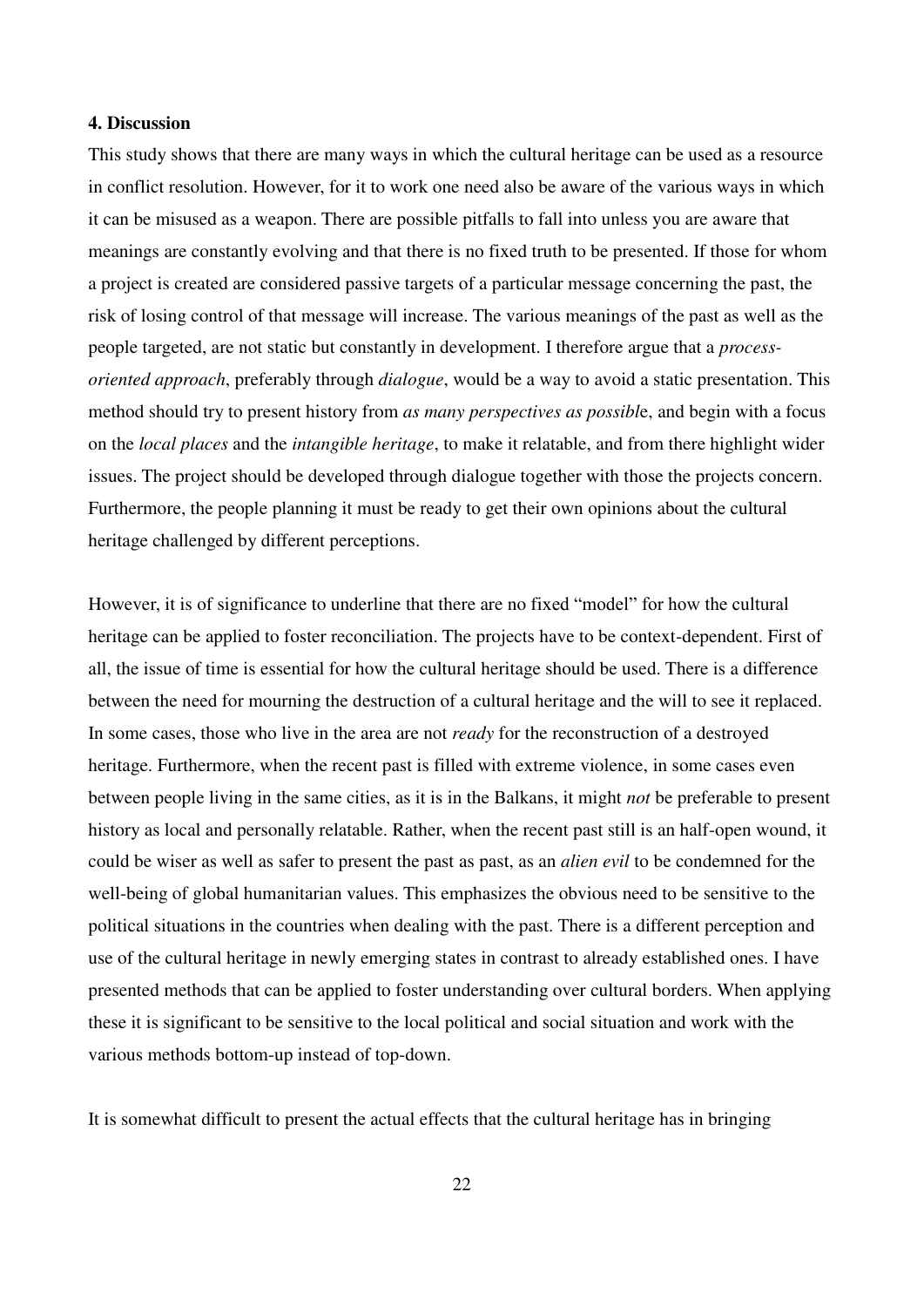reconciliation. One explanation is that the effects are difficult to gather in a scientific way, since they work alongside and are highly entangled with other important factors in society. Furthermore, they can be valuable on an unconscious level. That is, the value is not always clearly articulated. In the Faro Convention from 2005, it is stated that the cultural heritage can "foster **citizen participation**, promoting itself as a **resource** rooted in continuity and sustainability, and becoming a factor for **dialogue** as a source of respect and social cohesion."

[\(http://www.coe.int/t/dg4/cultureheritage/heritage/Identities/Faro\\_en.asp\)](http://www.coe.int/t/dg4/cultureheritage/heritage/Identities/Faro_en.asp) Using this convention as an important focal point, many researches argue for the importance of the cultural heritage. However, its value can take various forms. It can be used to give voice to people who have been silenced in history, thus making it possible to forgive past atrocities and move on. It can be used to promote tolerance over cultural borders, where the meaning in the heritage it self can be less relevant than the actual act of *caring* for it. Finally, it can be used to increase democratic values, in forming a participative and critically thinking individual.

These results indicate that the field could improve in *following up* the impacts of their projects. After a finished project it is valuable to study the notable results and consider what can be taught from those. The question of *how* to study these effects need to be addressed. In what way can we possibly study the benefits of the cultural heritage for bringing reconciliation? These are important questions because we need to articulate the value of the cultural heritage in a convincing way. Right extremism with rascist incilinations are spreading all over Europe and the need for forgiveness, tolerance, democratic values and critically thinking individuals are therefor as high now as it has ever been. Especially since those very parties are using the cultural heritage for *the opposite reason;* to present the picture of a uniform and static cultural identity.

I would like to conclude that the past should preferably not be used as a blunt political instrument to present a static message. The past can be used for *any* purpose depending on motivation which makes the issue of "truth" irrelevant. Rather, the past could be used to heal wounds in a divided society by presenting it as complex and nuanced filled with individuals (not static cultures) where a fixed truth is avoided. Furthermore, the most important thing is undoubtedly to *allow* every voice to be heard, and from there, mutual understanding and forgiveness can hopefully be found.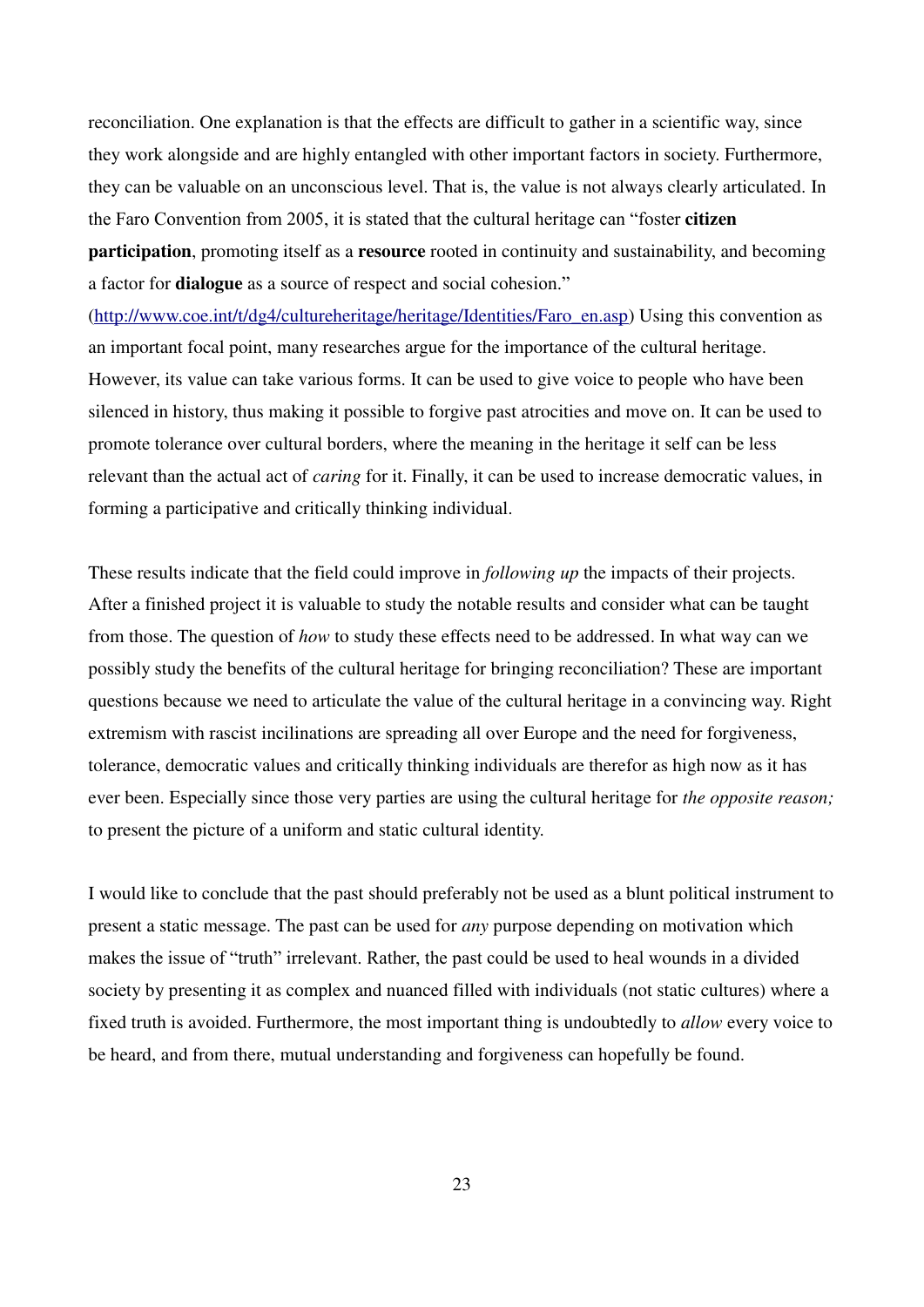#### **5. Conclusions**

#### *Which methods are working?*

The past should preferably be presented from *multiple perspectives*, and in such a way it can be used to challenge the so-called national narratives. These narratives are naturally exclusive in character, and by presenting multiple perspectives it can be turned inclusive instead. In many ways, this would resemble a way to find "other voices" through the cultural heritage, and let those speak, for example those that might have been silenced within the national narrative. Instead of presenting a fixed cultural identity and a fixed narrative, the complexities of the individual would be highlighted if the culture is being perceived as flexible and in development, rather than homogenous. In such a way, a *sense* of a *shared* human identity can be expressed, instead of a cultural one, making it possible to express understanding and forgiveness over cultural borders.

With the realization that a static and never-changing truth about the past should preferably be avoided, the importance does not lie in presenting facts to a passive "audience" but rather in the ideas and the thoughts that the cultural heritage *wakes* in people. The use of cultural heritage should address a moving target, with the realization that the past is in continuous creation and so are perspectives upon it. This demands an approach that is organic in character, rather than static. A *process-oriented* approach through *dialogue* would be one way of achieving this. By promoting the process instead, one can avoid the danger in "losing" control of the perceived symbolic value of the heritage. How sites affect people are not easily controllable, and if the goal is to present a *static*  statement the risk of losing control is unavoidably larger. The fact that meanings are constantly developing, and in themselves plural in character, could be embraced instead of being perceived as a danger. To be able to embrace the contradictory and developing nature of "meanings", dialogue between people should be made central, where no perspective is made less or more than anyone else's.

If a project feels "forced down" upon people, the chances of it being successful decrease, and the risk of "losing" control of the meaning(s) it tries to address will increase. This issue works both on a geographical as well as a social and cultural level. If the project is created and planned from faraway or from a different cultural point of view, without taking local perspectives in mind, it will be perceived as forced upon people from "outside". Furthermore, if it is created and planned by the people in power situations, the risk of it being felt as forced down upon people from "above" are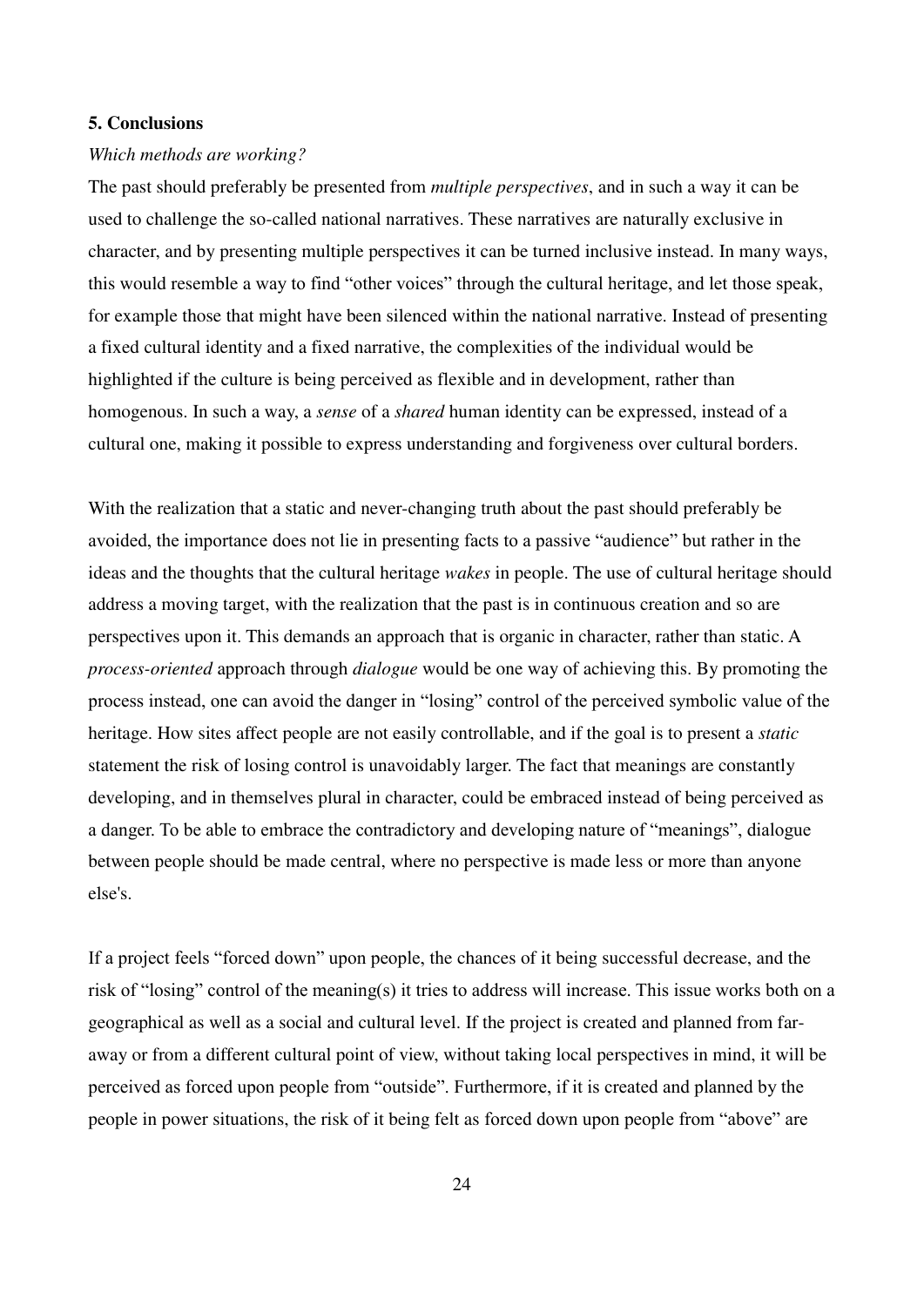large. Therefore, projects should be planned through dialogue with those it involved, bottom-up instead of top-down. When listening to local perspectives in developing the project, local *places* as well as *the intangible heritage* become crucial factors. With the intangible heritage I mean local traditions, for instance dances and storytelling. By connecting the project with the intangible heritage the people for whom the project is created, will relate to it to a larger degree. In such a way, it will be perceived as relevant for them and they will therefor be easier to reach. For the same reason, the intangible heritage could preferably be tied to a particularly *locally significant place*. However, the issue of time is essential, and in extreme cases of recent turmoil, the best method for reconciliation might not be to address the past as individually relatable; but rather *the past as past, as an alien evil,* with the hope of it staying that way.

#### *How can the cultural heritage make a difference?*

One significant factor in the use of the cultural heritage is the perceived importance in remembering, and this can take many forms. First of all, there can be a *moral sense of duty* to those dead; that the people alive today have a debt to remember those that are gone. If the dead individuals somehow have been forgotten within the national narrative, this duty can build into a powerful force wanting their stories to be acknowledged in order right a historical wrong-doing. To silence certain voices will only contribute to prolong a division and could lead to violent actions between the repressed and those in control of the narrative. A step towards reconciliation would be to address these muted voices and give them the freedom to mourn and share their experiences. Remembrance can be of significance because the need to *move on* is prevailing, and as long as the past is not addressed there is no possibility to neither forgive nor move on.

When the cultural heritage is used in ways that present multiple perspectives and readings of events it will *promote tolerance* towards other human beings and cultures. If cultural identities are perceived as flexible and vibrant, it can thus bridge distances between human beings instead of increasing them. When the project is successful, the people involved will hopefully come to a realization through the personally relatable that, despite cultural differences, there are more aspects that unites human beings than disunites them. Highly connected to its resource in promoting tolerance, is its capacity to form active, critically thinking individuals who are capable of voicing *democratic* values. The cultural heritage can in such a way help in forming democratic citizens. However, the level of successfulness in promoting democratic values depends on how well the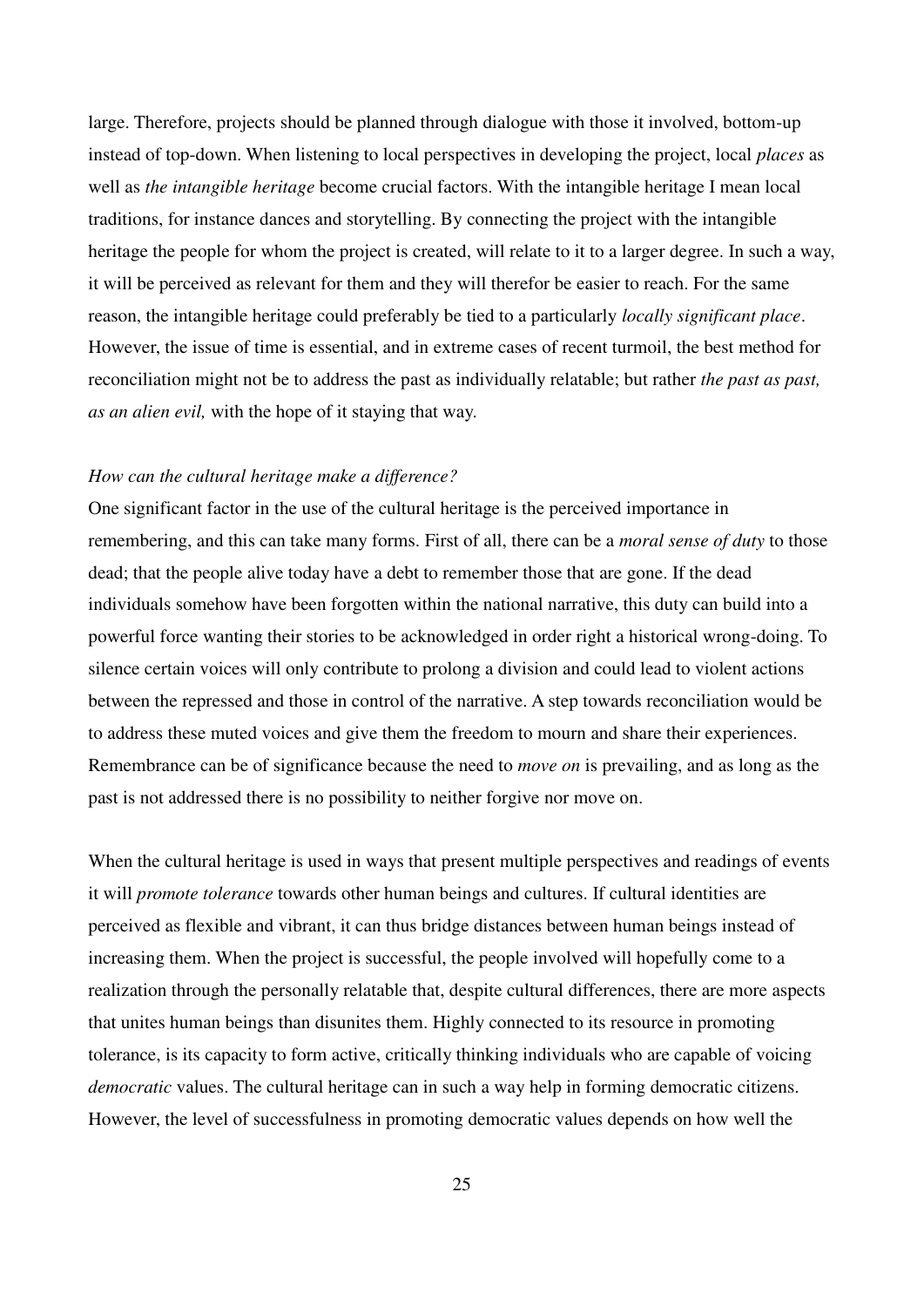work is integrated with important local issues, which further underlines the significance of building the project together with those it involves; bottom-up instead of top-down.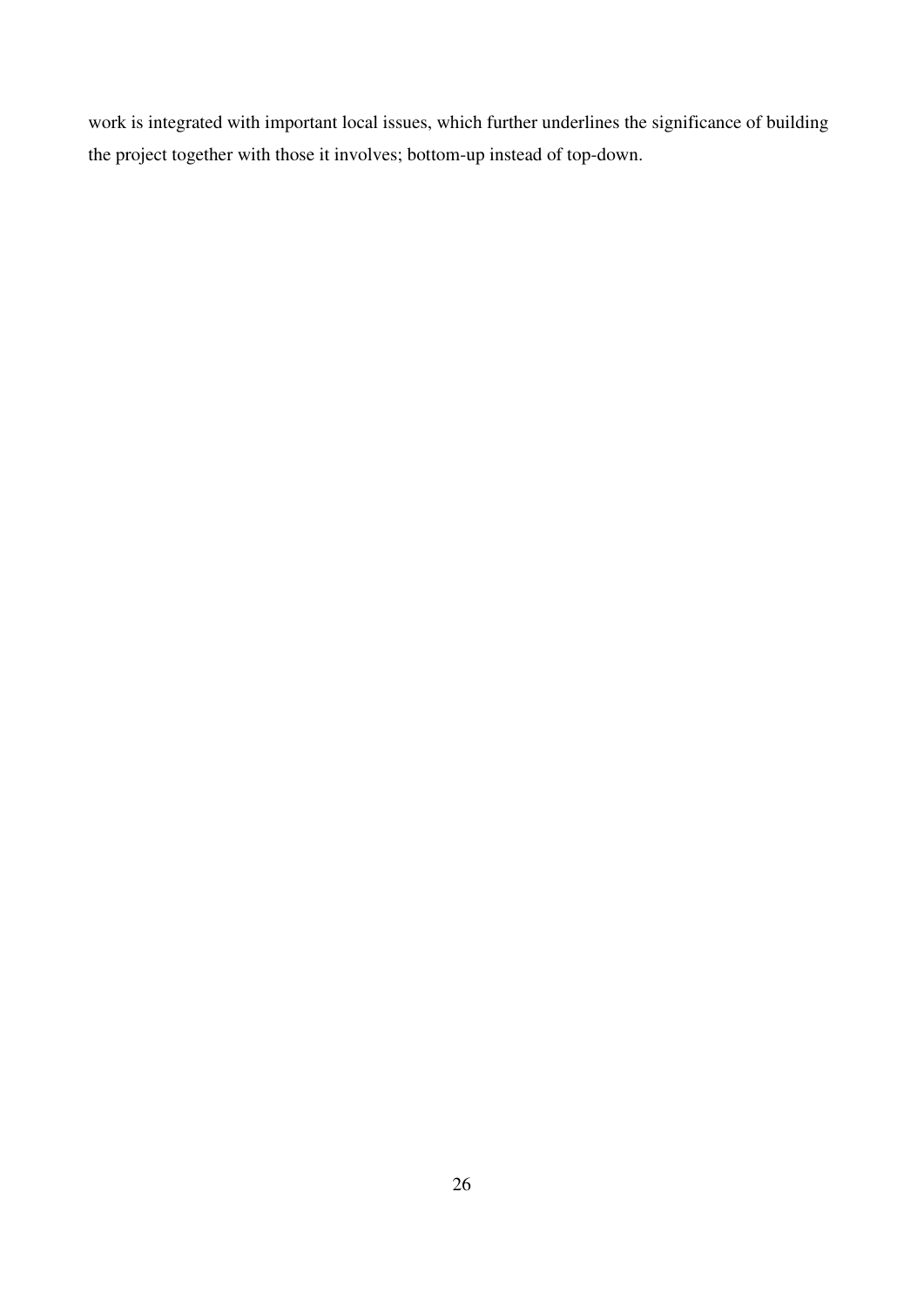#### **6. References**

Anderson, B. (1991). *Den föreställda gemenskapen: reflexioner kring nationalismens ursprung och spridning.* Göteborg: Daidalos.

Aronsson, P. (ed.) (2009). *Platser för en bättre värld: Auschwitz, Ruhr och röda stugor.* Lund: Nordic Academic Press.

Aronsson, P. (2011). Explaining National Museums: Exploring comparative approaches to the study of national museums. *In:* Knell, Simon J. (ed.) *National museums: new studies from around the world*. Abingdon : Routledge. Pp. 29-54.

Ashworth, G. J., Graham, B. J. & Tunbridge, J. E. (2007). *Pluralising pasts: heritage, identity and place in multicultural societies.* London: Pluto Press

Bakker, K., A., & Müller, L. (2010). Intangible Heritage and Community Identity in Post-Apartheid South Africa. *In: Museum International.* No. 245–246 (Vol. 62, No. 1–2, 2010). Pp. 48-56.

Balibar, É. (2002). Nationsformen: Historia och ideology. *In:* Étiene B. & Immanuel W. (red.) *Ras, Nation, Klass,* Boförlaget Daidalos AB, Uddevalla.

Council of Europe. (2011). T*he Role of Cultural Heritage in Colnflict Prevention, Transformation, Resolution and Post-Conflict Action: The Council of Europe Approach.* AT(2010)397 rev.1.

Filippucci, P. (2012). Archaeology and the anthropology of memory: Takes on the recent past. *In:*  Duncan, G. & Thomas, Y. (eds.) *Archaeology and anthropology: understanding similarities, exploring differences.* Oxford: Oxbow Books Ltd. Pp. 69-83.

Glendinning, W. (2011). Storytelling and Dialogue as Part of the Irish Peace Process. *In:*  Gustafsson, B., Holtorf, C., Westergren, E.(eds.) *Museum International Volume 63, Issue 1-2.* Pp. 102-108.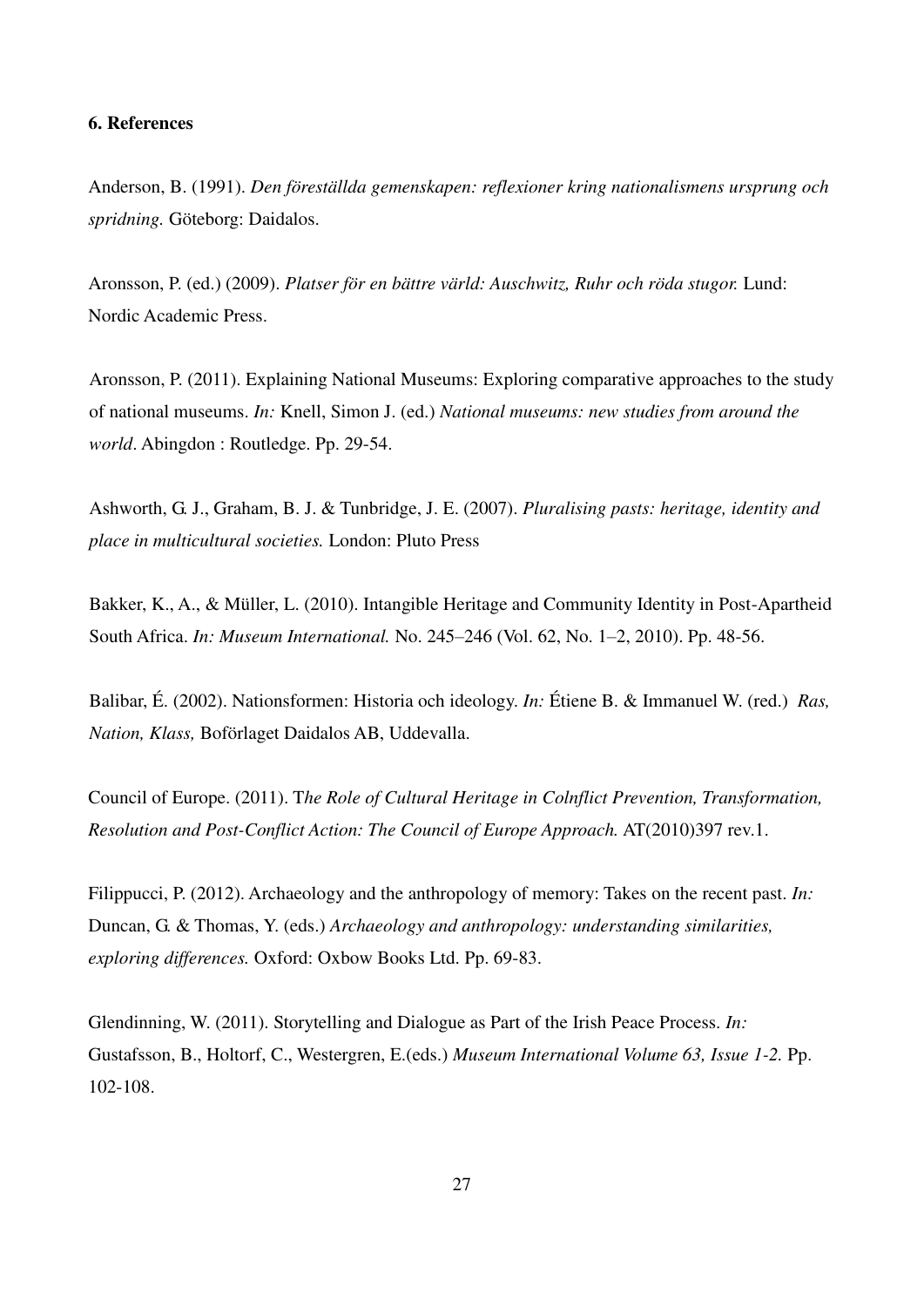Gustafsson, B. (2011). The Meaning of Places through Stories: A Pedagogical Perspective. *In:*  Gustafsson, B., Holtorf, C., Westergren, E.(eds.) *Museum International Volume 63, Issue 1-2.* Pp. 63-69.

Harrison, R, (ed.) (2010). *Understanding the politics of heritage.* Manchester: Manchester University Press.

Hastrup, K. (2010). *Kultur- Den flexibla gemenskapen.* Lund: Studentlitteratur.

Holtorf, C. (2011). The Changing Contribution of Cultural Heritage to Society. *In:* Gustafsson, B., Holtorf, C., Westergren, E. (eds.) *Museum International Volume 63, Issue 1-2.* Pp. 8-16*.* 

Hunner, J., Westergren, E. (2011). Engaging the Present through the Past. *In:* Gustafsson, B., Holtorf, C., Westergren, E. (eds.) *Museum International Volume 63, Issue 1-2.* Pp. 119-129.

Kutma, K. (2012). Contested Memory and Re-configured Master Narratives: Museum Institution in Totalitarian Regimes. *In:* Poulot, P., Guiral, J. M. L., & Bodenstein, F. (eds.). *National Museums and the Negotiation of Difficult Pasts. EuNaMus Report No. 8. Published by* Linköping University Electronic Press. Pp. 79-90.

Kälvemark, T. (2007). Cultural Heritage for Peace and Reconciliation: An evaluation of Cultural Heritage without Borders (ChwB). Unpublished report available at [http://chwb.org](http://chwb.org/)

Levin, M. (2010). Community Engagement with Heritage. *In:* Svanberg, F. (ed.). *The Museum as Forum and Actor.* The Museum of National Antiquities, Stockholm. Pp. 61-76.

Ljungman, C. & Taboroff, J. (2011). Evaluation of Cultural Heritage without Borders (2008–2011). Unpublished report available at [http://chwb.org](http://chwb.org/)

Message, K. (2006). *New museums and the making of culture.* Berg Oxford.

̌ebek, N. (2010). How Turkish is your Coffee. The SEE Joint History Project. *In:* Svanberg, F.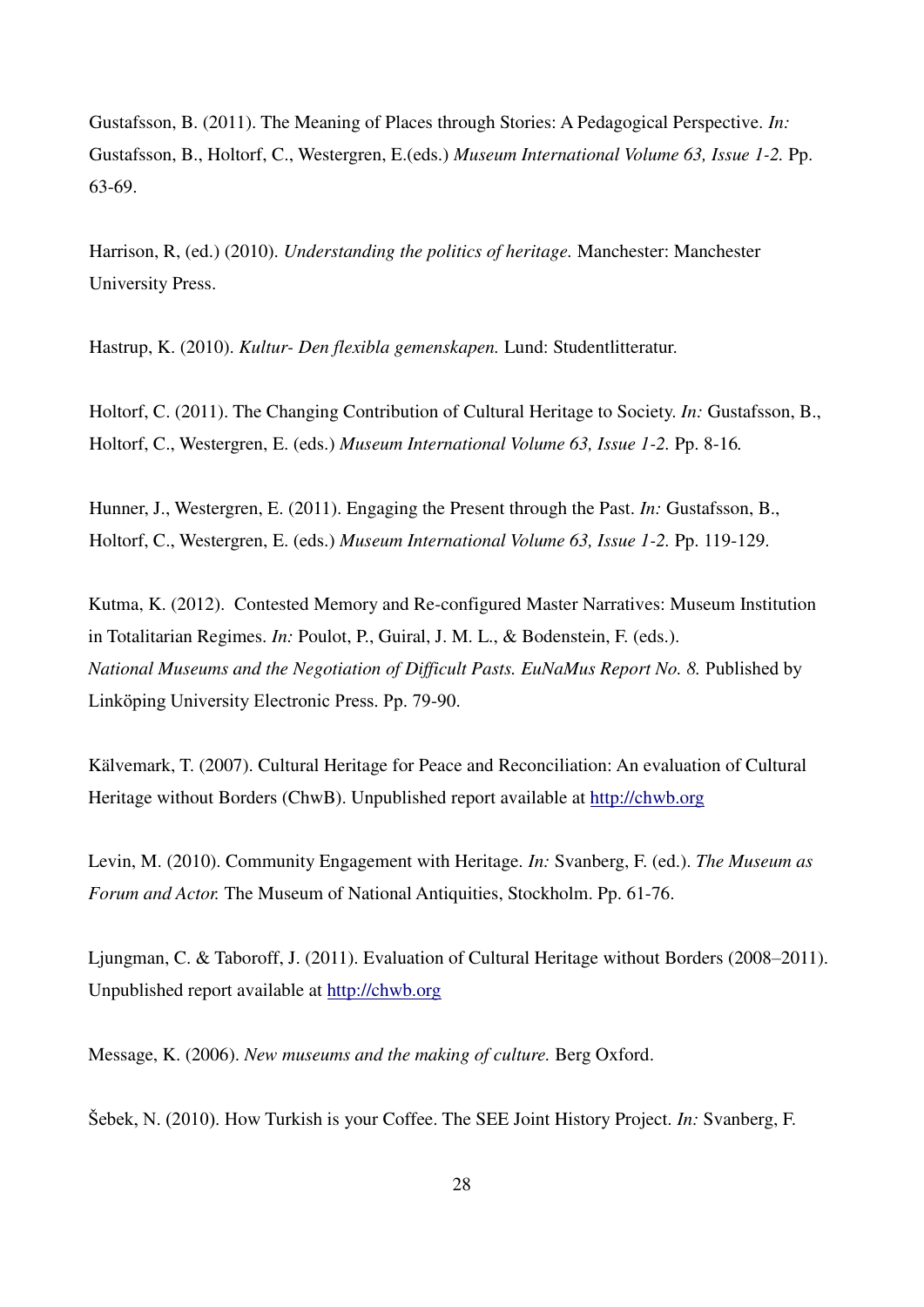(ed.). *The Museum as Forum and Actor.* The Museum of National Antiquities, Stockholm. Pp. 115- 124.

̌evčenko, L. (2010). Sites of Conscience: new approaches to conflicted memory. *In: Museum International.* No. 245–246 (Vol. 62, No. 1–2, 2010). Pp. 20-25.

̌evčenko, L. (2011). Sites of Conscience: Heritage of and for Human Rights. *In:* Anheier, H. & Isar, Y. R. (ed.) *Heritage, Memory and Identity.* Pp. 114-123.

Tunbridge, J. E. & Ashworth, G. J. (1996). *Dissonant heritage: the management of the past as a resource in conflict.* Wiley, Chichester.

Wertsch, J., Billingsley, D. M. (2011). The Role of Narratives in Commemoration: Remembering as Mediated Action. *In:* Anheier, H. & Isar, Y. R. (eds.) *Heritage, Memory and Identity.* Pp. 25-38.

Viejo-Rose, D. (2011a). Destruction and Reconstruction of Heritage: Impacts on Memory and Identity. *In:* Anheier, H. & Isar, Y. R. (eds.) *Heritage, Memory and Identity.* Pp. 53-69.

Viejo-Rose, D. (2011b). *Reconstructing Spain: cultural heritage and memory after Civil War.* Brighton: Sussex Academic.

Williams, P. (2012). Treading Difficult Ground: The Effort to Establish Russia's First National Gulag Museum. *In:* Poulot, P., Guiral, J. M. L., & Bodenstein, F. (eds.). *National Museums and the Negotiation of Difficult Pasts. EuNaMus Report No. 8. Published by Linköping University* Electronic Press. Pp. 111-121.

Wing, L. (2010). Dealing with the Past: shared and contested narratives in 'post-conflict' Northern Ireland. *In: Museum International.* No. 245–246 (Vol. 62, No. 1–2, 2010). Pp. 31-36.

## *World Wide Web (Checked 08/05 2014)*

Adolfosson, V. (2014). [http://nyheter24.se/nyheter/politik/762081-sd-kraftsamlade-mot-moske-fick-](http://nyheter24.se/nyheter/politik/762081-sd-kraftsamlade-mot-moske-fick-ihop-28-underskrifter)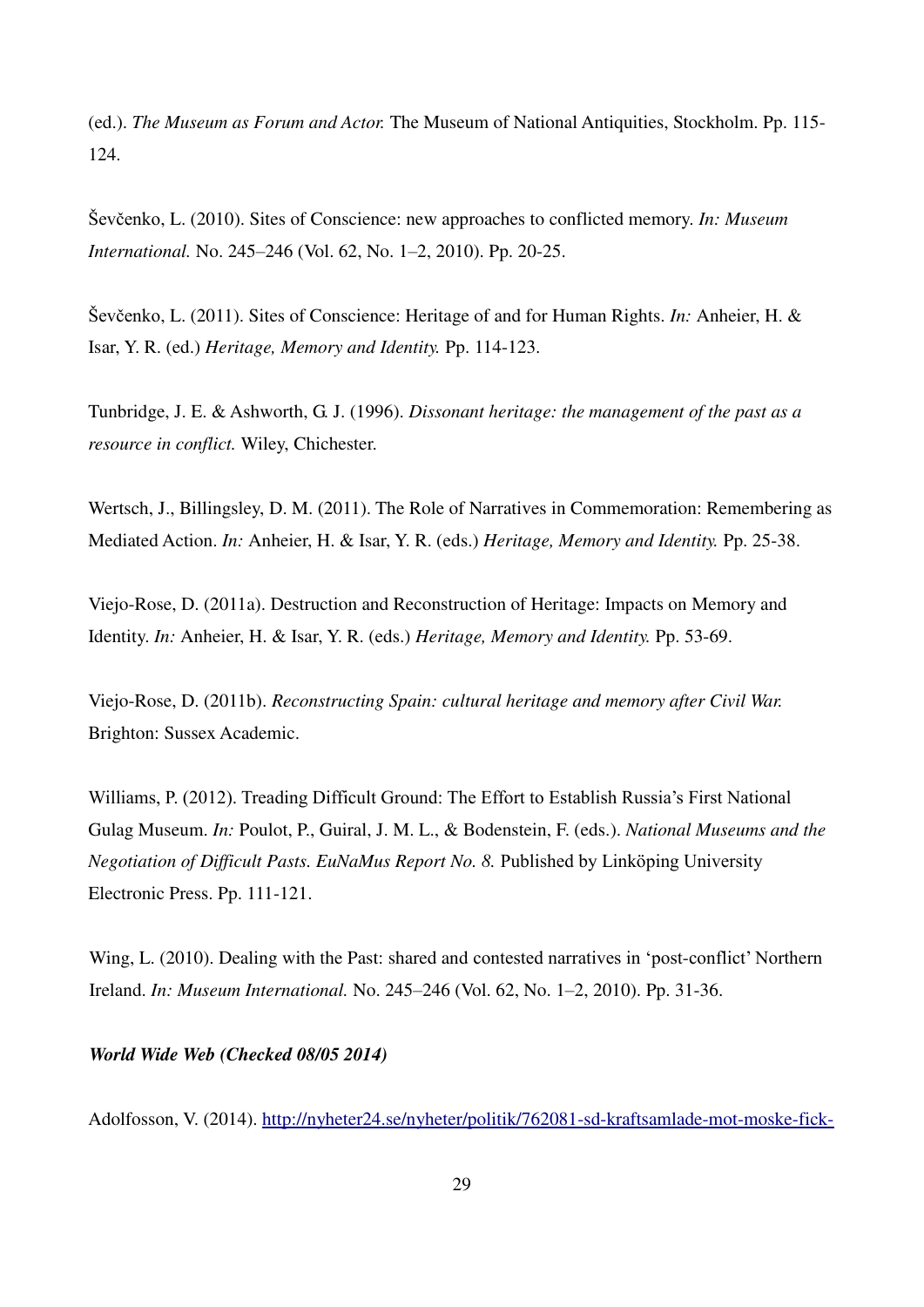[ihop-28-underskrifter](http://nyheter24.se/nyheter/politik/762081-sd-kraftsamlade-mot-moske-fick-ihop-28-underskrifter)

Bilefsky, D. (2007). Ney York Times. [http://www.nytimes.com/2007/11/11/world/europe/11balkans.html?\\_r=0](http://www.nytimes.com/2007/11/11/world/europe/11balkans.html?_r=0)

The Faro Convention. (2005). [http://www.coe.int/t/dg4/cultureheritage/heritage/Identities/Faro\\_en.asp](http://www.coe.int/t/dg4/cultureheritage/heritage/Identities/Faro_en.asp)

Guernica Peace Museum. (2014). [http://www.museodelapaz.org/en/expo\\_des\\_en.php?idexposicion=2](http://www.museodelapaz.org/en/expo_des_en.php?idexposicion=2)

Healing Trough Remembering. (2014). [www.healingthroughremembering.org](http://www.healingthroughremembering.org/)

Sites of Conscience. (2014). [http://www.sitesofconscience.org](http://www.sitesofconscience.org/)

Sverige Demokraterna. (2014).<https://sverigedemokraterna.se/var-politik/religionen/>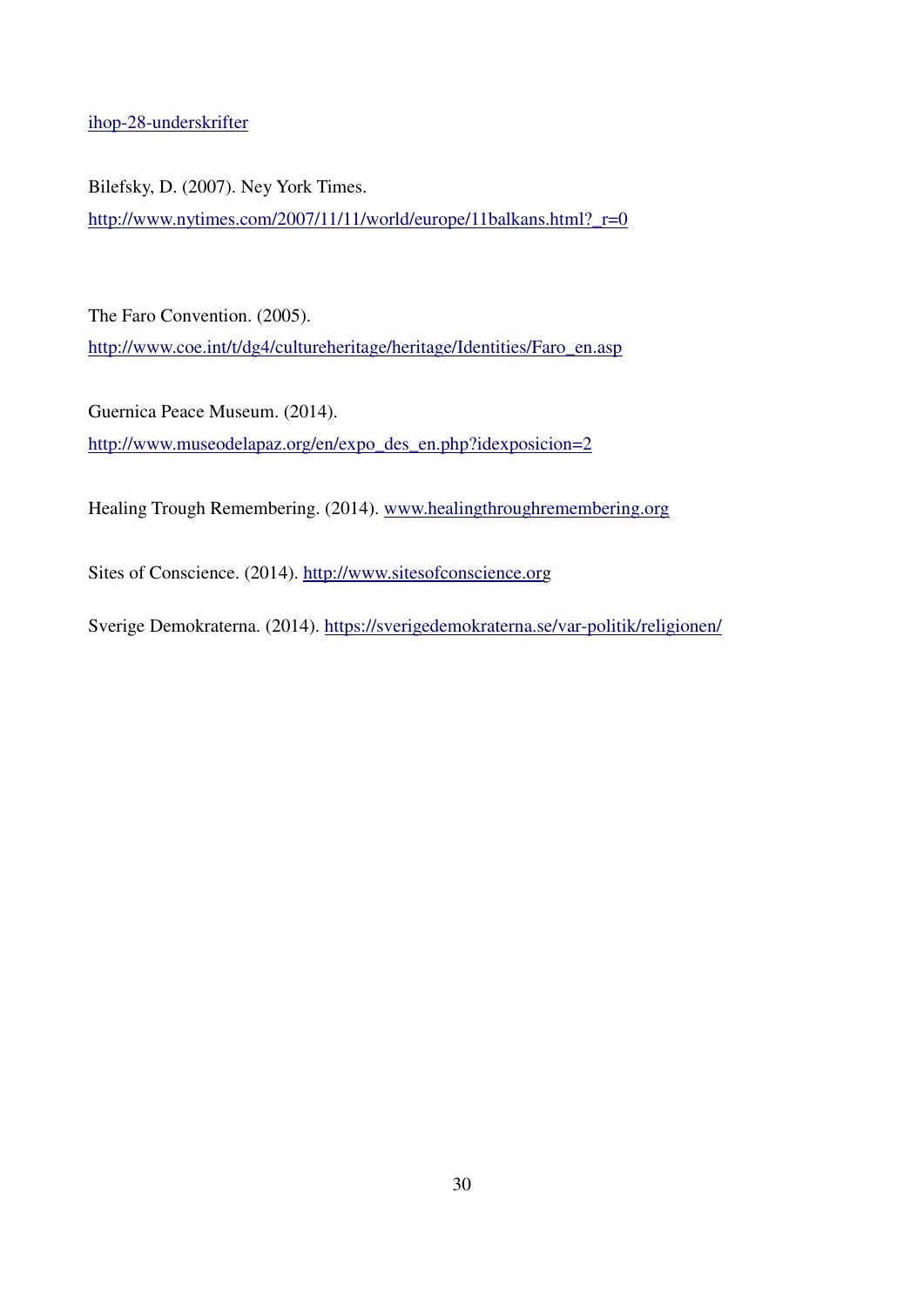## **Appendix - List of projects**

I will here list some of the relevant projects concerning the role of the cultural heritage in conflict resolution. However, the list is by no means a complete overview of the field. When presenting the projects I mainly try to use the official description of them found on their websites or in publications.

## **1. Research projects**

## **CRIC**

## <http://www.cric.arch.cam.ac.uk/about-the-project.html>

CRIC stands for Cultural Heritage and the Reconstruction of Identities after Conflict and is a multidisciplinary project which investigates the relationship between cultural heritage, conflict and identity.

The project involves collaboration between nine European universities and NGOs researching case studies in [Spain,](http://www.cric.arch.cam.ac.uk/case-studies/spain.html) [France,](http://www.cric.arch.cam.ac.uk/case-studies/france.html) [Cyprus,](http://www.cric.arch.cam.ac.uk/case-studies/cyprus-ethnic-tension-and-selective-pasts.html) [Bosnia](http://www.cric.arch.cam.ac.uk/case-studies/bosnia.html) and [Germany,](http://www.cric.arch.cam.ac.uk/case-studies/germany.html) which represent different types of conflict dating from World War I to the present day.

Across Europe, national and regional identities are in the process of being formed and are influenced by local and regional histories. There are many ways of approaching and studying these relationships; this project examines how the cultural heritage, both material and symbolic, is involved in the reconstruction of identities following conflict.

History records may instance of damage and destruction of cultural heritage in times of conflict. Much of this damage is accidental, even inevitable; but we have also witnessed a striking increase in the deliberate targeted destruction of the cultural heritage of others, a destruction that apparently aims to inflict moral and psychological damage. Recent conflicts in Europe, as well as abroad, have propelled this issue to the foreground.

The CRIC project looks, therefore, at two key questions:

1). What conditions and ideologies inspire the destruction of cultural heritage?

2). What consequences arise at local, national, and regional levels as a result of the destruction and subsequent reconstruction of that heritage?

## *References used:*

Filippucci, P. (2012). Archaeology and the anthropology of memory: Takes on the recent past. *In:*  Duncan, G. & Thomas, Y. (eds.) *Archaeology and anthropology: understanding similarities, exploring differences.* Oxford: Oxbow Books Ltd. Pp. 69-83.

Viejo-Rose, D. (2011a). Destruction and Reconstruction of Heritage: Impacts on Memory and Identity. *In:* Anheier, H. & Isar, Y. R. (eds.) *Heritage, Memory and Identity.* Pp. 53-69.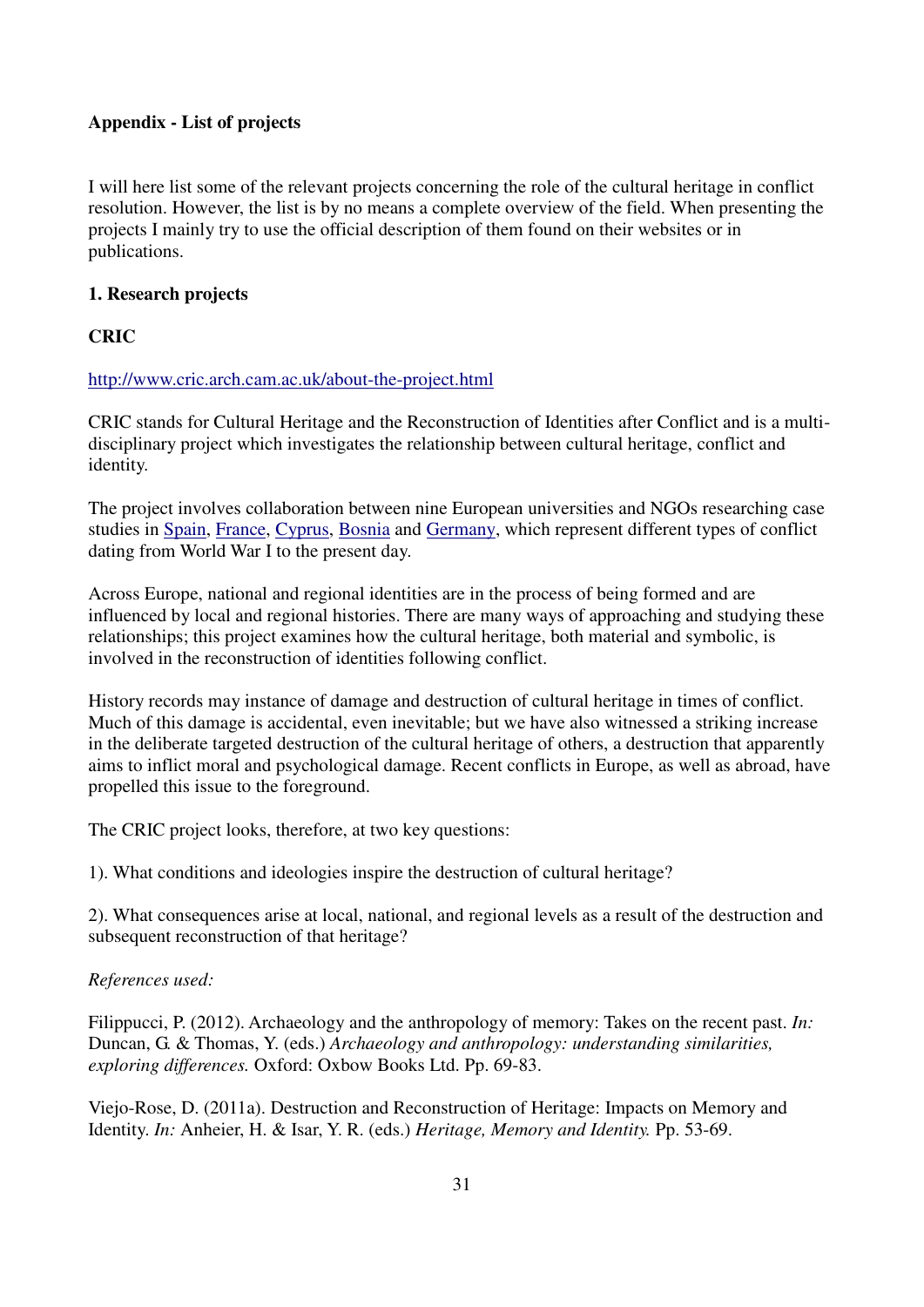Viejo-Rose, D. (2011b). *Reconstructing Spain: cultural heritage and memory after Civil War.* Brighton: Sussex Academic.

## **EuNaMus**

http://www.eunamus.eu

A three year research project concerning the role of National Museums in Europe. Many universities in Europe contributed to the project, and the results are published and downloadable from their website.

## *The overarching objectives of EuNaMus were:*

To conduct a comparative study of the formation of national museums in Europe and deliver a rich picture of national museums in all their social, political, and intellectual complicity.

To reveal the historiographic practices that underlie national museums' uses of the past and to understand how they mould collective sensibilities, notions of community, citizenship, and boundaries of difference.

To examine the semiotics of national museum buildings and gathered material heritage and make visible the material culture that unites and defines European sensibilities and values.

To interrogate the policy making and policy implementation actions of national museums and understand how these institutions have acquired their roles as social agents.

To locate the European citizen as an active participant in the making of national museums and understand the reception of national museums.

To facilitate for national museums to act as arenas for dialogue between European citizens about what it means to belong to a nation and to Europe.

## *References used:*

Kutma, K. (2012). Contested Memory and Re-configured Master Narratives: Museum Institution in Totalitarian Regimes. *In:* Poulot, P., Guiral, J. M. L., & Bodenstein, F. (eds.). *National Museums and the Negotiation of Difficult Pasts. EuNaMus Report No. 8. Published by* Linköping University Electronic Press. Pp. 79-90.

Williams, P. (2012). Treading Difficult Ground: The Effort to Establish Russia's First National Gulag Museum. *In:* Poulot, P., Guiral, J. M. L., & Bodenstein, F. (eds.). *National Museums and the Negotiation of Difficult Pasts. EuNaMus Report No. 8. Published by Linköping University* Electronic Press. Pp. 111-121.

## **Visnja Kisic – Governing Dissonnant Heritage (PhD)**

*PhD Abstract:*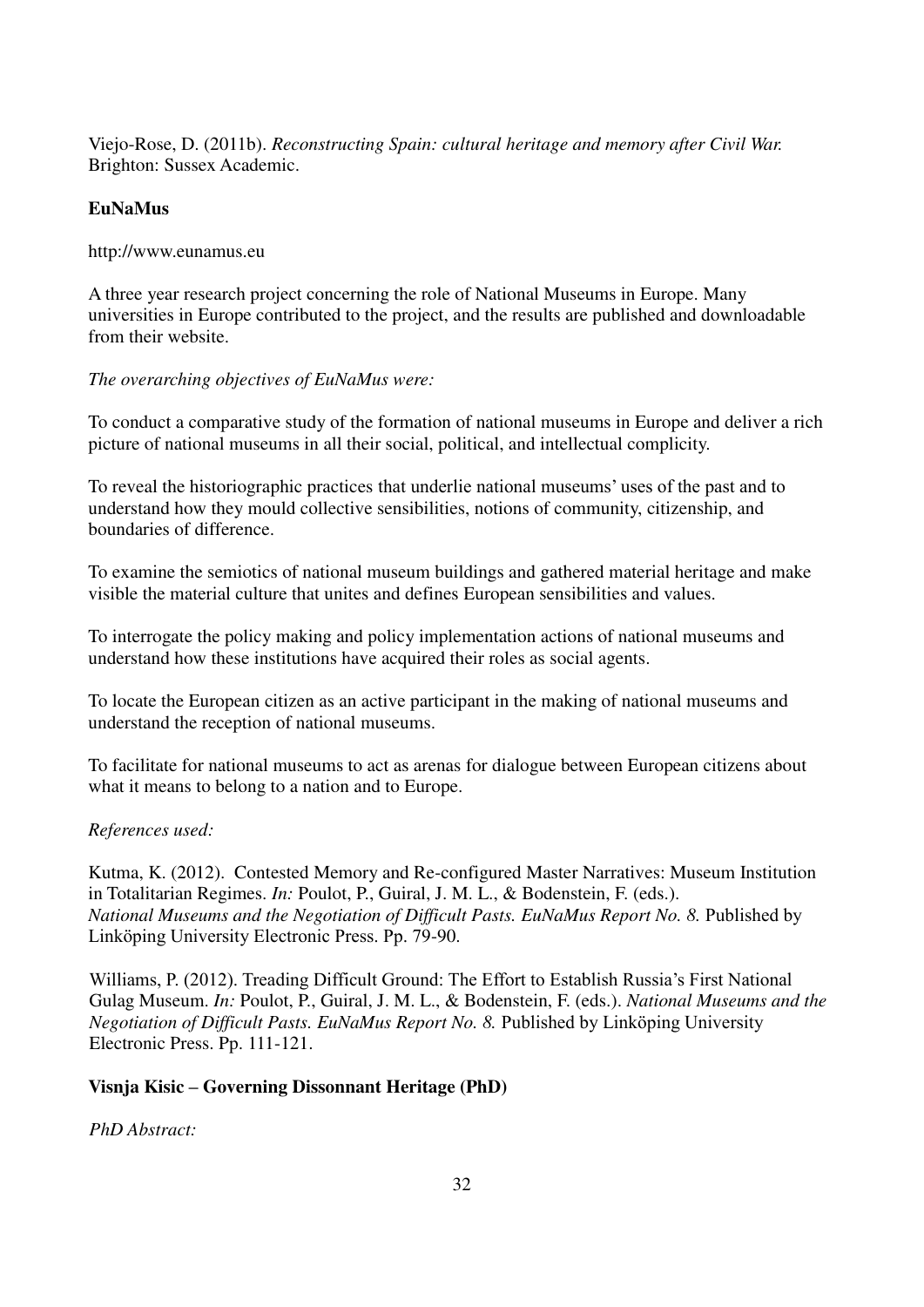*Governing dissonant heritage – promises and realities of existing cultural policy tools* is the title of my current research which incorporates insights from the fields of museology, heritage studies, cultural memory studies into cultural policy studies in order to analyze whether and how cultural policy measures can govern dissonant heritage for peace building. It aims to 1) map and highlight main conceptual shifts in understanding dissonant heritage by heritage and cultural memory studies and ways in which they are reflected in international policy documents so as to create a new conceptual trans-disciplinary framework for policy evaluation; 2) to analyze and evaluate the impact of selected contemporary initiatives which try to manage dissonant heritage in Southeast Europe by using different tools and principles and by engaging different actors; 3) and to make recommendations for cultural policy tools aimed at improving the governance of dissonant heritage as a peace building resource.

## **2. Projects/organisations with global scale**

## **Alliance for Historical Dialogue and Accountability**

#### http://hrcolumbia.org/ahda/

Based at Columbia University's Institute for the Study of Human Rights (ISHR), the Alliance for Historical Dialogue and Accountability (AHDA) is a convening body which aims to facilitate exchange among scholars, advocates, and organizations dedicated to historical dialogue and accountability.

AHDA brings together academics, representatives of civil society organization, journalists, educators and artists as well as policy makers who all pursue historical dialogue in conflict, postconflict and post-dictatorial societies. They address the political ramifications of the historical legacy of conflicts, as well as the role and impact of the memory of past violence on contemporary politics, society and culture. These ramifications often continue to haunt contemporary societies and the memories that shape the identities of protagonists in numerous conflict and post-conflict countries around the world. AHDA builds networks and facilitates comparative as well as interdisciplinary dialogue among its members.

#### **Bridging Ages**

#### http://www.bridgingages.com

Bridging Ages is an international organization focusing on local history, Sites and Stories, recreating the past in an educational setting. Bridging Ages believe that local communities could be developed using historical perspectives on current issues in society. Bridging Ages consist of people from schools, communities, museums, universities etc from more than 20 countries on four continents.

#### *References used:*

Hunner, J., Westergren, E. (2011). Engaging the Present through the Past. *In:* Gustafsson, B., Holtorf, C., Westergren, E. (eds.) *Museum International Volume 63, Issue 1-2.* Pp. 119-129.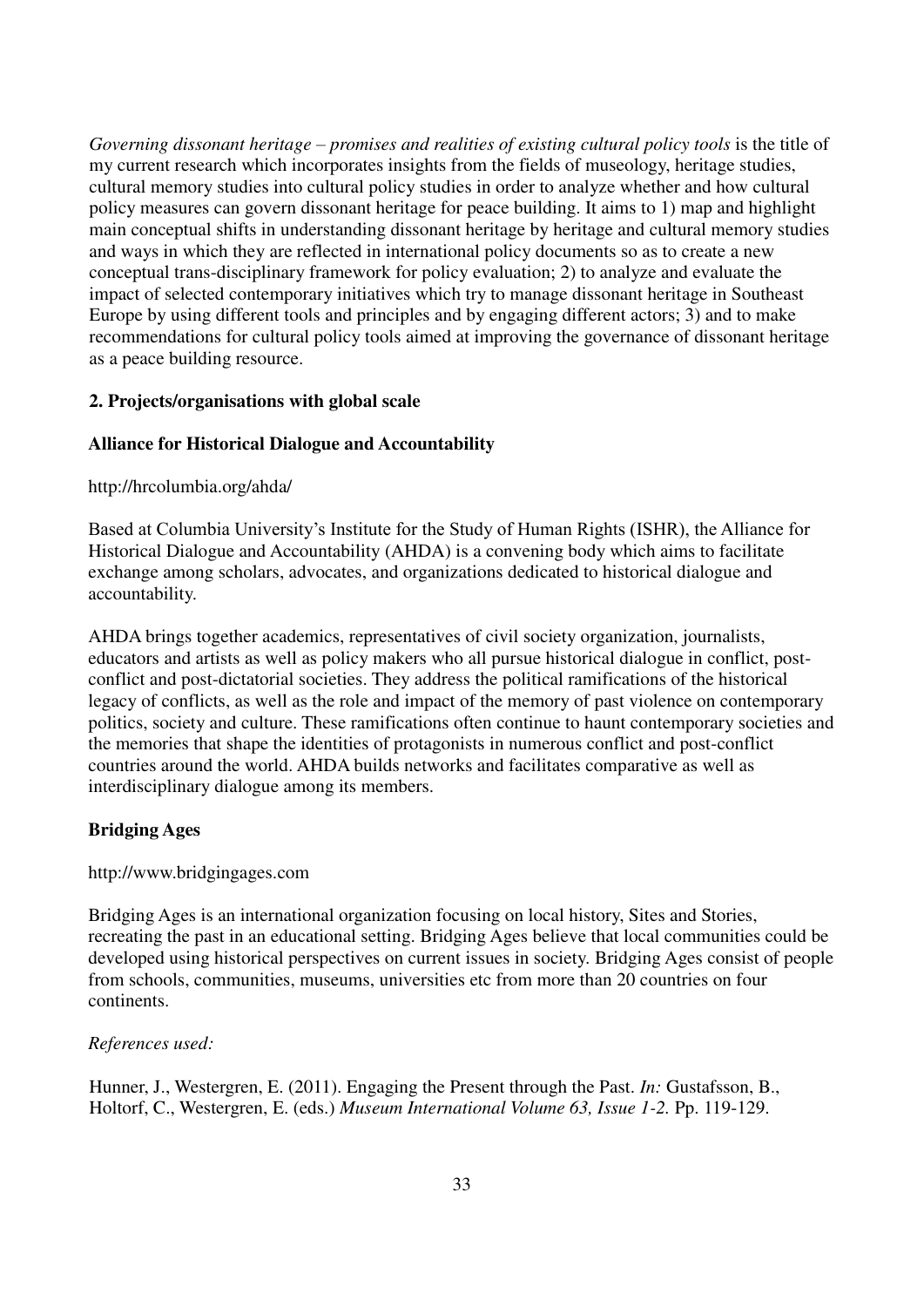## **Cultural Heritage Without Borders**

## [http://chwb.org](http://chwb.org/)

The foundation Cultural Heritage without Borders (CHwB) is an independent Swedish nongovernmental organisation dedicated to rescuing and preserving tangible and intangible cultural heritage affected by conflict, neglect or human and natural disasters.

We see our work as a vital contribution to building democracy and supporting human rights. CHwB is neutral when it comes to conflicting parties, but not to the rights of all people to cultural heritage – now and in the future.

CHwB works with cultural heritage as an active force in reconciliation, peace building and social and economic development by creating capacity, awareness and opportunities for preserving and rescuing cultural heritage in societies affected by conflict, neglect or human and natural disasters. CHwB is committed to equality, non-discrimination, participation, accountability and transparency.

Vision: Everyone's right to enjoy, have access to and participate in cultural heritage. Mission: Our mission is to promote cultural heritage as both a right in itself and a resource. CHwB works with civil society and institutions at all levels to strengthen peace-building, sustainable socioeconomic and democratic development and the realisation of human rights.

## *References used:*

Kälvemark, T. (2007). *C*ultural Heritage for Peace and Reconciliation: An evaluation of Cultural Heritage without Borders (ChwB)*.* Unpublished report available at [http://chwb.org](http://chwb.org/)

Ljungman, C. & Taboroff, J. (2011). Evaluation of Cultural Heritage without Borders (2008–2011). Unpublished report available at [http://chwb.org](http://chwb.org/)

## **The Dialogues on Historical Justice and Memory (Part of AHDA and Historical Justice and Memory Research Network)**

## [http://historicaldialogues.org](http://historicaldialogues.org/)

The Dialogues on Historical Justice and Memory Research Network provides a platform for researchers and activists working on issues of historical dialogue, historical and transitional justice, and public and social memory. The website provides information and resources to encourage innovative interdisciplinary, transnational and comparative research. It is housed at the Institute for Study of Human Rights at Columbia University, New York City.

## **Sites of Conscience**

## [http://www.sitesofconscience.org](http://www.sitesofconscience.org/)

SoC is a global organization that started in 1999 when directors of nine historical sites in different settings came together to explore a shared question, how could heritage sites promote human rights.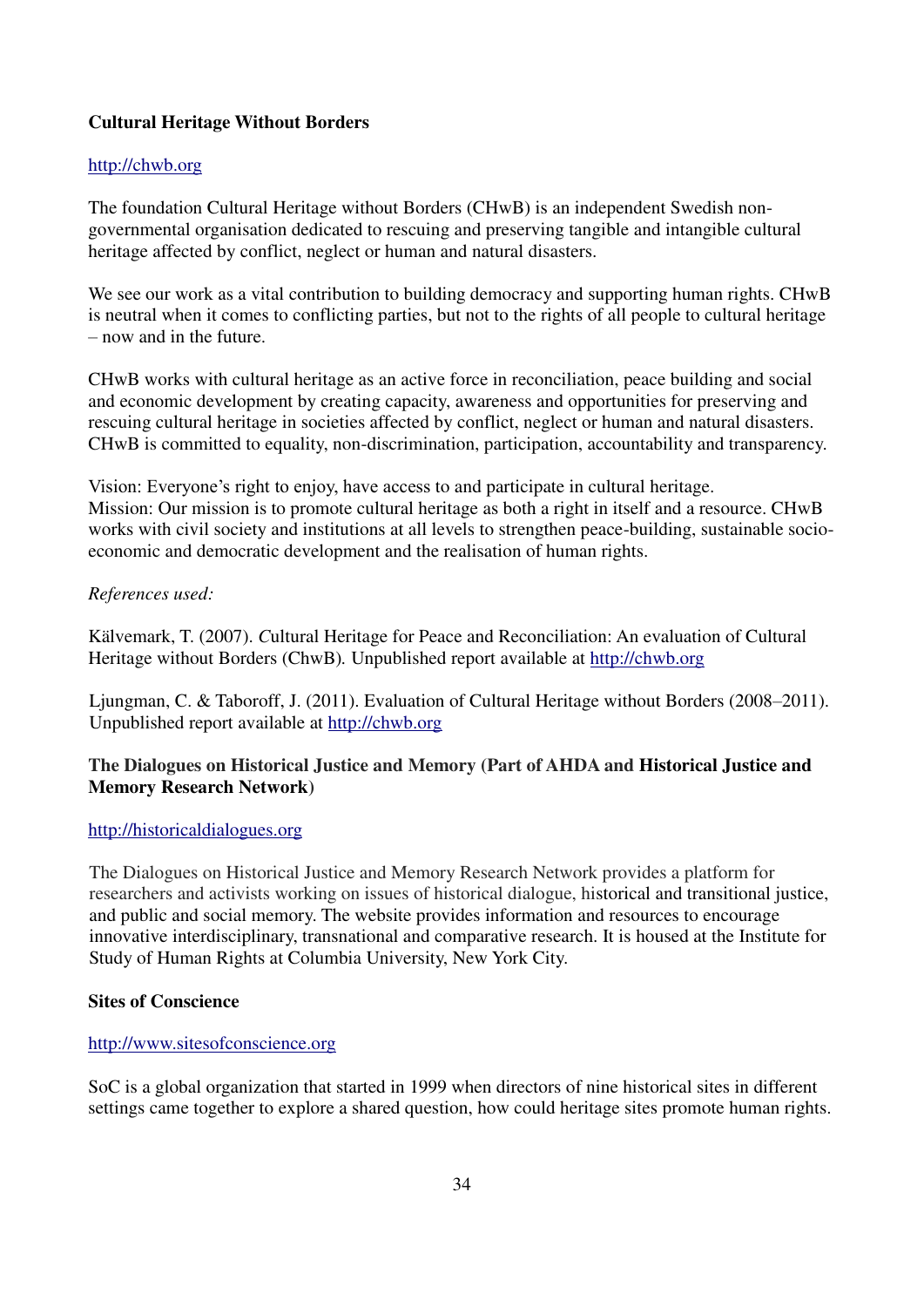## *Goals for SOC*

- $\triangle$  Interpreting history through sites.
- $\triangle$  Stimulating dialogue on pressing social issues, and promoting democratic and humanitarian values.
- $\triangle$  Sharing opportunities for public involvement in the issues raised at the sites.

## *References used:*

̌evčenko, L. (2010). Sites of Conscience: new approaches to conflicted memory. *In: Museum International.* No. 245–246 (Vol. 62, No. 1–2, 2010). Pp. 20-25.

̌evčenko, L. (2011). Sites of Conscience: Heritage of and for Human Rights. *In:* Anheier, H. & Isar, Y. R. (ed.) *Heritage, Memory and Identity.* Pp. 114-123.

## **International Network of Museums of Peace - INMP**

#### http://inmp.net

The International Network of Museums for Peace (INMP) is a non-profit organisation, established since 1992 and associated with the United Nations Department of Public Information in New York, that aims to build a global culture of peace by strengthening the work of museums for peace.

The International Network of Museums for Peace is a worldwide network of peace museums that share in the same desire to build a global culture of peace. It also includes peace gardens and other peace related sites, centres and institutions which are involved in public peace education through exhibitions, documentation and similar activities

The objective of the INMP is to contribute to world peace by means of promoting and enhancing the work of museums for peace. The network aims to reach this objective by organising international conferences and other activities, publications (books, articles and newsletters), its website and by creating links between peace museums, related institutions and individuals worldwide to encourage the exchange of information, material, exhibitions, set up joint exhibitions to spread know-how, etc. It also intends to encourage the creation of more peace museums in other parts of the world. The INMP seeks to finance its goals with annual fees, donations, yields from activities and funding.

#### **3. Projects of smaller/more regional scale**

## **Art, Performance and Media in (Post-) Conflict Societies**

http://www.qub.ac.uk/researchcentres/isctsj/InterdisciplinaryResearchGroups/ArtPerformanceandMediainPost-ConflictSocieties/

A decade and a half after the signing of the Belfast/Good Friday Agreement, debate in Northern Ireland remains increasingly focused on what have become known as 'legacy issues' – particularly the ways in which experiences of conflict, violence, injustice, and division are articulated and received within the public and private realms. Art, performance, and media play key roles in (a)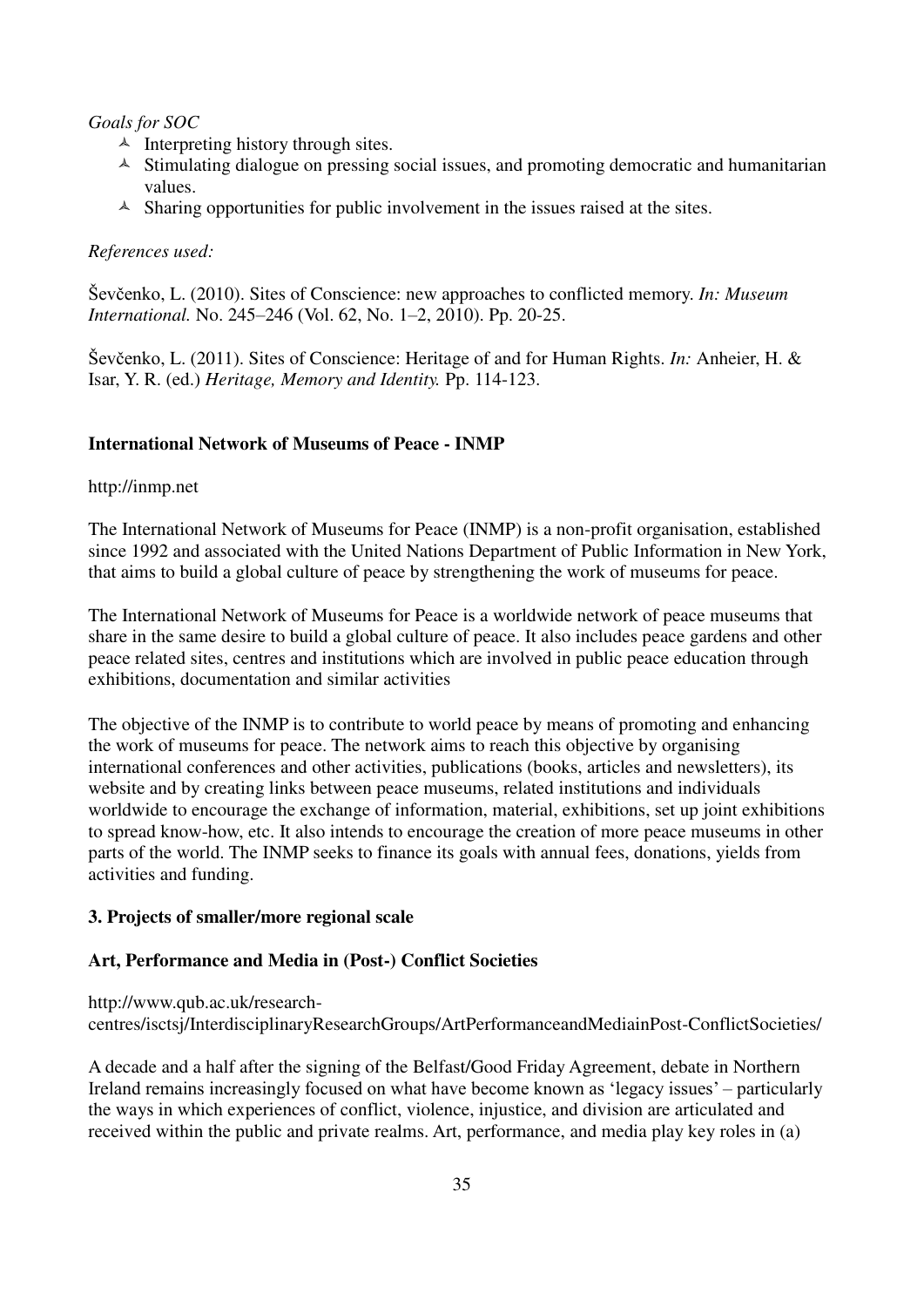narrating and disseminating those experiences through performative, visual, and literary practices, and (b) institutional, personal, and artistic processes of collating those experiences. Story

Telling and archiving have crucial functions in processes of conflict transformation and the pursuit of social justice on an international scale. These processes connect Northern Ireland with other postconflict societies, such as Chile, Brazil, Bosnia and Herzegovina, Rwanda, and South Africa. The group is currently organizing a series of monthly seminars among group members with the aim of introducing members to one another's research. These take the format of short presentations, pitches, and/or provocations by group members, emphasizing the interdisciplinary dimensions of their work, followed by discussion and debate. We have established and continue to maintain an interactive calendar of events with the objective of encouraging interdisciplinary engagement along with raising awareness of activities across the group and beyond.

## **Diversity Challenges**

## <http://www.diversity-challenges.com/home-page/>

Diversity Challenges was founded in 2001 to facilitate change in a number of Cultural groups in Ireland.

Vision: A society in which people understand, and take responsibility for, the shared and distinctive traditions of all communities.

Mission: To assist culturally specific groups in integrating community relations principles and considerations within all aspects of their work.

Target key culturally specific groups within Ireland, with greatest impact on community life. Identify influential individuals within each organisation who are driving change (or wish to drive change) towards a fuller and more constructive role in a diverse society.

Support the individuals through consultancy, coaching, training, networking and practical assistance to develop and implement change strategies within their organisations.

Provide training, e.g. community development, good relations, essential skills, drama, storytelling, musical skills

Undertake community audits and local research projects for the benefit of local groups Facilitate the development of family friendly events at parades and demonstrations leading to change in the nature of parading and reducing tension.

Help society to deal with the past conflict to remember and change to a more peaceful time when we are at peace with ourselves.

Use the experience gained in the project to develop and publish good practice models for international circulation Provide consultancy and training support on the use of the best practice models to agencies in other countries facing similar challenges.

## *References used:*

Glendinning, W. (2011). Storytelling and Dialogue as Part of the Irish Peace Process. *In:*  Gustafsson, B., Holtorf, C., Westergren, E.(eds.) *Museum International Volume 63, Issue 1-2.* Pp. 102-108.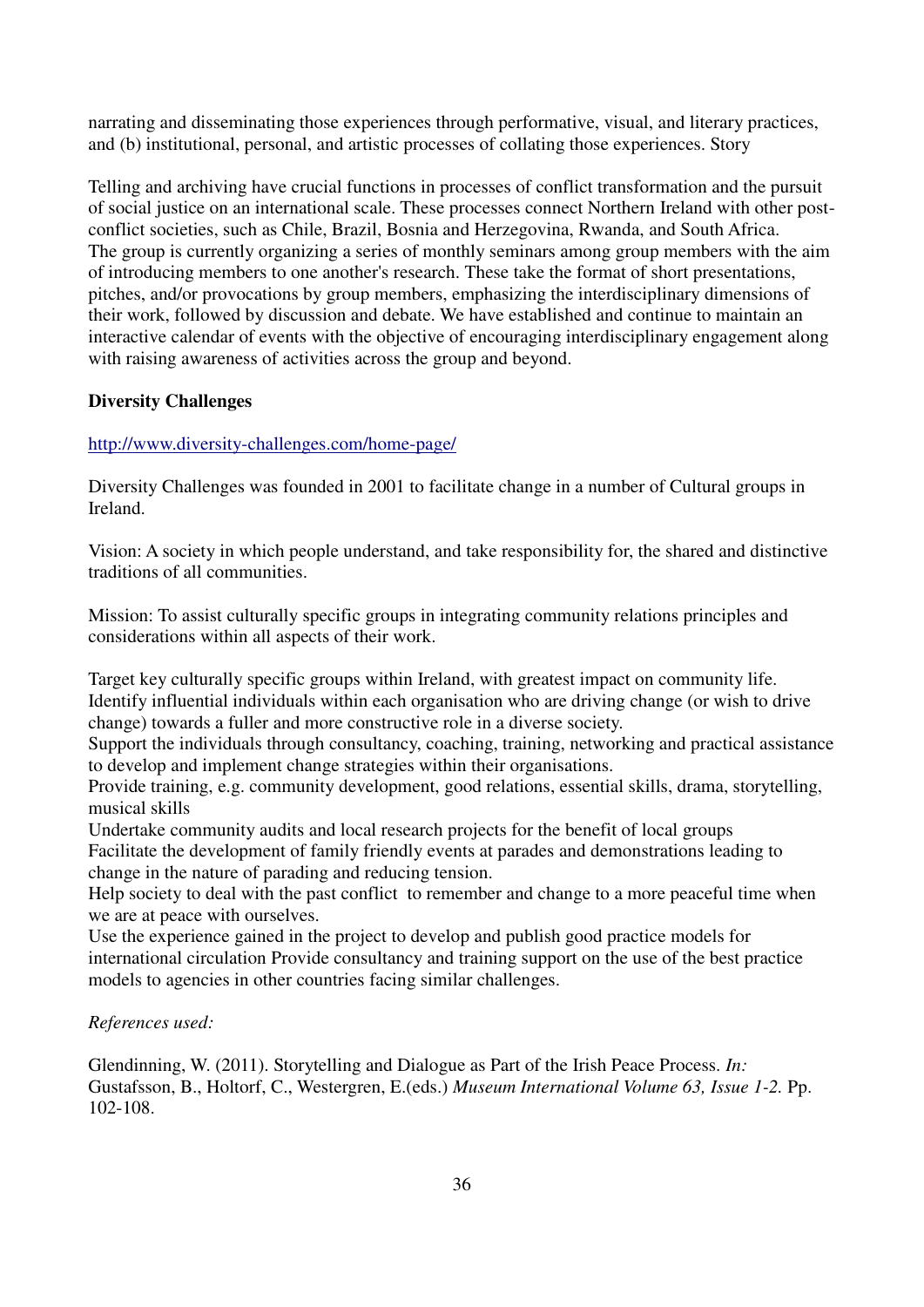## **Facing the Past – Shaping the Future**

## [http://facingthepastshapingthefuture.com](http://facingthepastshapingthefuture.com/)

The decade 2012-2022 marks the centenary of several events, populist interpretations of which still continue to influence identities cultures and divisions today in Northern Ireland and the Republic of Ireland. The concern is that simplistic interpretations and inappropriate commemorations of such events serve to perpetuate community divisions. The experience of past conflicts and the potential for inappropriate commemoration of populist interpretations add a moral and ethical imperative for schools and society to engage objectively with these issues.

This web resource provides Primary and Post Primary teachers and schools with resources , guidance, and strategies to encourage active pupil investigation of significant events 100 years ago.

Teachers will come to the resource with different experience and may choose to focus on particular sections.

## **Healing Through Remembering**

## [http://www.healingthroughremembering.org](http://www.healingthroughremembering.org/)

Healing Through Remembering is an independent initiative made up of a diverse membership with different political perspectives working on a common goal of how to deal with the legacy of the past as it relates to the conflict in and about Northern Ireland. This is achieved through various projects, for example Conversational Workshops.

#### *References used*

Wing, L. (2010). Dealing with the Past: shared and contested narratives in 'post-conflict' Northern Ireland . *In: Museum International.* No. 245–246 (Vol. 62, No. 1–2, 2010). Pp. 31-36.

#### **History Education Beyond Borders – How Can We Share Our Cultural Heritage?**

http://ecflabs.org/grants/projects/sb/history-education-beyond-borders-–-how-can-we-share-ourcultural-heritage

#### *What does the project involve*

• Active participation in the 21st EUROCLIO Annual Conference and Professional Training and Development Course "History Education Beyond Borders: How Can We Share Our Cultural Heritage?" on 31 March – 6 April 2014 in Ohrid, Macedonia. This event is a six-day intensive training and unique regional and international gathering on history, cultural heritage and remembrance and their role to foster reconciliation, peace and stability.

• Networking and exchange of knowledge and good practices with over 150 history, heritage, and citizenship educators as well as culture and education workers, policy makers, and other experts from over 30 countries.

• Contributing perspectives and expertise throughout the conference programme. Giving and receiving feedback on ongoing projects, initiatives and ideas in various cultural fields.

• Exploration of future cooperation opportunities with regional and international partners.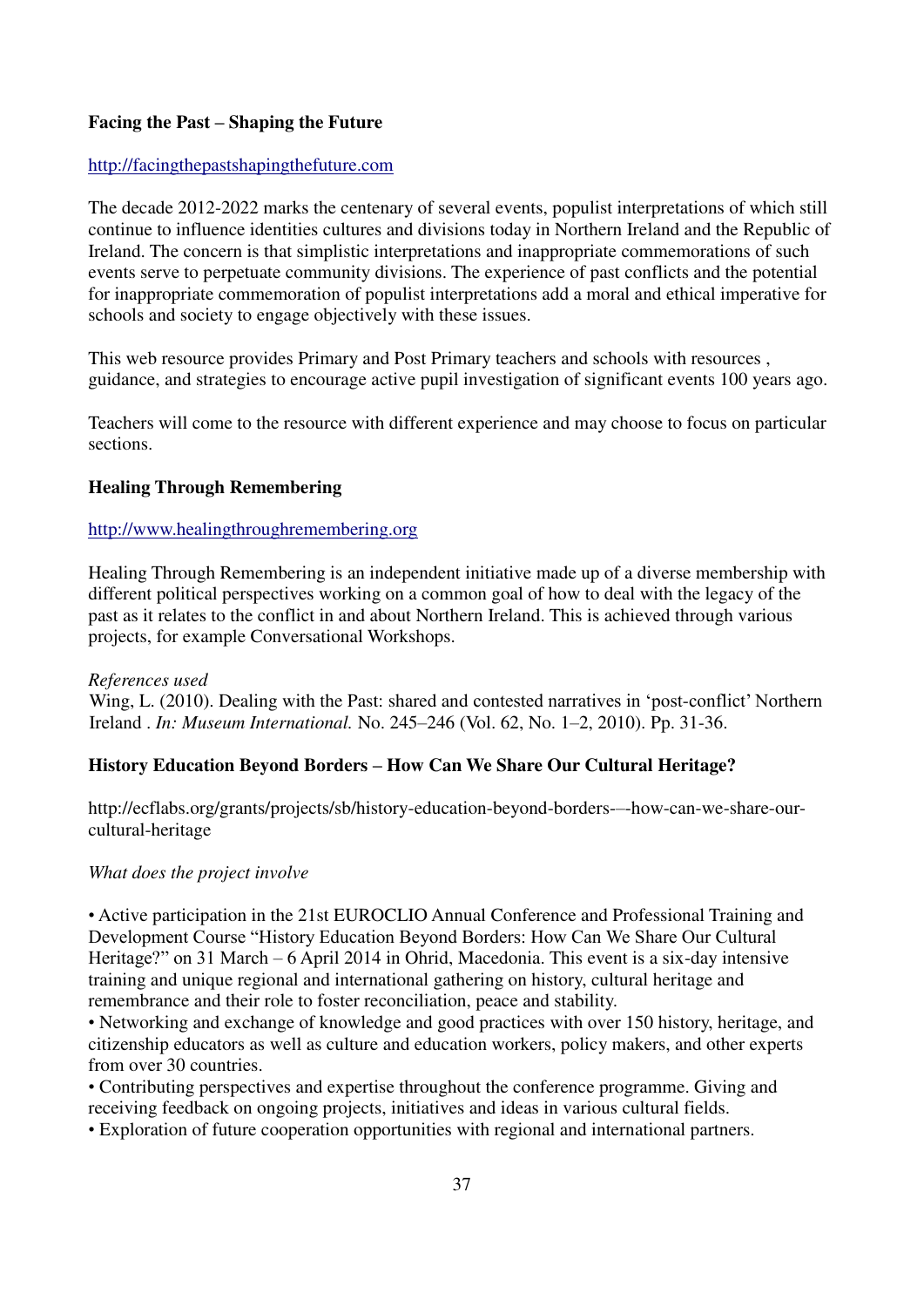## **Joint History Project**

## <http://www.cdsee.org/projects/jhp>

The Joint History Project (JHP) is an ongoing, social, political and educational initiative that begun under the auspices of the CDRSEE in 1999, aiming at an informed, significant and realistic change in historical research and education in all countries of Southeast Europe. The overarching goal is to give teachers, students and everyday citizens a voice for influencing public sector reform. The objectives are to encourage debate, celebrate diversity and recognise shared suffering and achievements through a participative approach to history teaching, in order for students and teachers to develop the understanding and skills needed for sustainable peace and a democratic future. In the long term, the JHP aims to revise ethnocentric school history teaching by avoiding stereotypes, by identifying attitudes that encourage conflict, by suggesting alternative teaching methods and by promoting the idea of multiple interpretations of one event.

The objectives of the project are achieved through the production of a set of alternative historyteaching education materials currently available in eight languages– designed and written by prominent experts from all over the region – along with continuous teacher training, outreach and media work.

Project concerning 11 states of south eastern Europe, started in 1998. Directed at teachers to develop the understanding and skills needed for sustainable peace, and a democratic future. The Goal of the project has been to encourage debate, celebrate diversity and recognize suffering and achievements through a multi-perspective and participate approach to history teaching.

Numerous new school books have been developed within the project, and over 700 teachers have so far been trained in 28 workshops.

## *References used:*

̌ebek, N. (2010). How Turkish is your Coffee. The SEE Joint History Project. *In:* Svanberg, F. (ed.). *The Museum as Forum and Actor.* The Museum of National Antiquities, Stockholm. Pp. 115- 124.

## **PUSH – Promoting dialogue and cultural Understanding of our Shared Heritage**

#### <http://pushproject.bezalel.ac.il/index.html>

PUSH is a cooperative project between Al Quds University and Bezalel Aacdemy of Art and Design, (Jerusalem) as well as the NGO, The Jordan Society for Sustainable Development.

Utilizing the UNESCO recommendations for academic networking and dialogue to foster mutual respect for cultural and natural heritage, PUSH works to break down cultural prejudices by building greater understanding of the region's shared heritage as a means to respect and appreciate the region's diverse cultures and advance peace in the region. Furthermore, by identifying important sites of natural and cultural heritage, PUSH brings international attention to the rich heritage of the region in need of preservation. The PUSH project is not without obstacles. Developing mutual respect for the cultural heritage of the 'other' in the midst of conflict is not easy. There is an